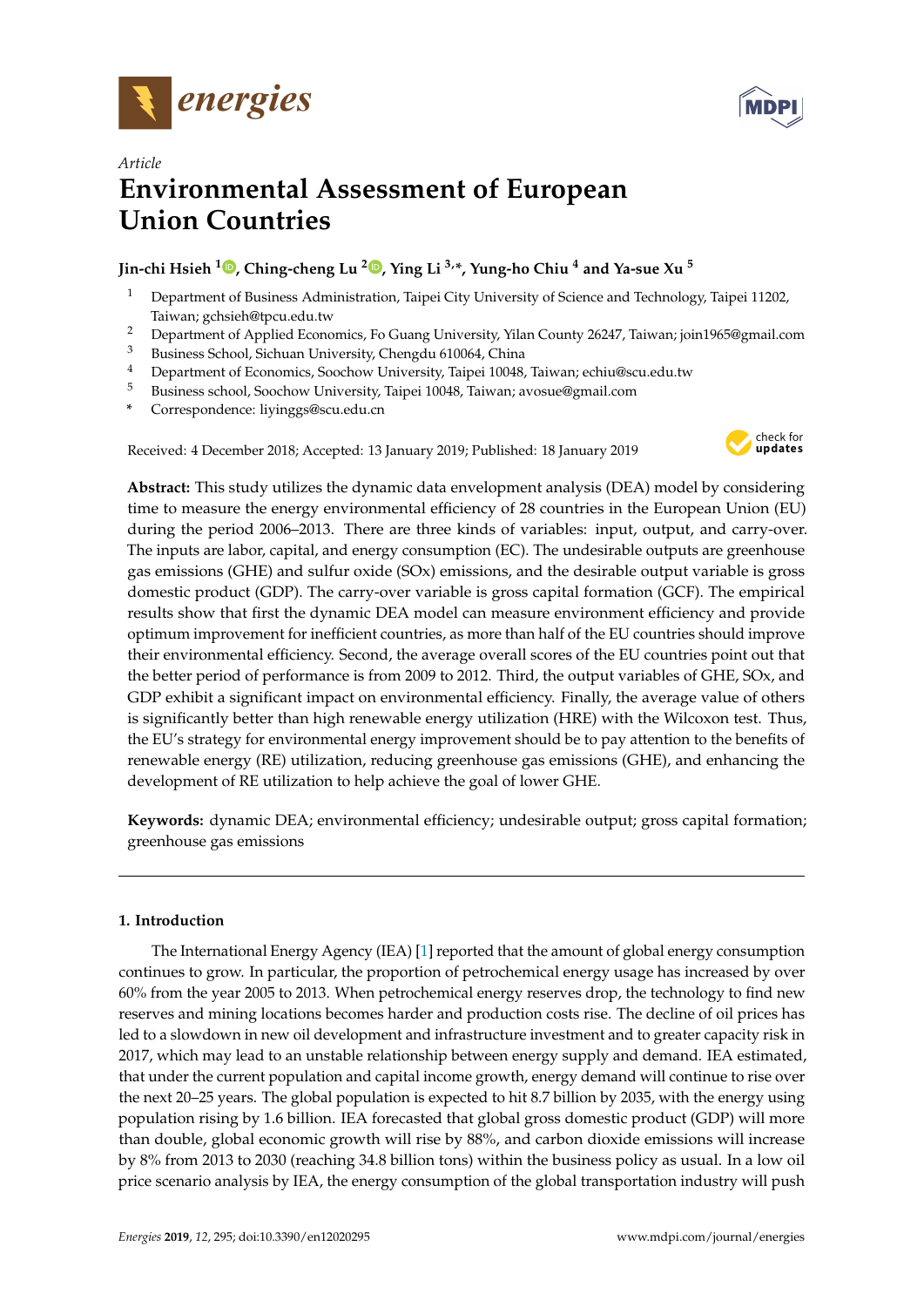up demand of petrochemical fuels from 2020 to 2030 and may inhibit the development of biofuels, such as electric vehicles, fuel cell vehicles, other high-efficiency carriers, etc. One important strategy to improve energy efficiency is to improve the efficiency of energy supply and increase end-use efficiency.

The European Union (EU) is currently the largest global energy importer, relying on imports for about 53% of their energy needs. This leads to an average annual cost of about 400 billion EUR. Spending about 1 billion EU a day on imported energy, the bloc's energy security is an important restricting factor for its economic development.

All of the EU countries signed a common strategical objective in 2008 which announced that the bloc's energy efficiency would increase by 20% in 2020. The EU executive committee set a goal of reducing energy consumption to 1842 million tons by 2020; and the 28 countries of the EU had been cut primary energy consumption by about 400 million tons from 2007 to 2014. The EU proposed an energy policy with three principles: supply security, sustainability, and competitiveness. The ultimate goal is to develop a common framework for the energy markets, policies, and transmission and distribution systems of the 28 members and to develop a diversified energy supply model, to reduce the demand for specific energy, to prevent energy security problems due to inadequate energy supply sources, and to solve the problems of energy inefficiency and high electricity prices due to aging infrastructure. The response to climate change will be achieved through the goal of increasing energy efficiency by 27% and cutting greenhouse gas emissions (GHE) by 40% by 2030 (versus 1990 levels), as shown in Figure 1. Eurostat Statistics Explained [2] showed respectively the continuous statistics as 80.4, 77.4, 78 and 77.6 within 2013-2016. In order to achieve this carbon reduction target, the EU has become more active in renewable energy (RE) development—RE rose to 15% of the proportion of total power generation in 2013—in order to reach the goal of a 20% energy ratio by 2020. The EU RE industry has an annual turnover of 129 billion EUR, employing more than one million people. Thus, its energy-saving and carbon reduction targets not only can stimulate economic demand, promote energy-saving industrial growth, and enhance competitiveness, but also create a large number of employment opportunities.

<span id="page-1-0"></span>

**Figure 1.** Greenhouse gas emissions (GHE) of the European Union (EU) countries relative to 1990.

The global climate has continued to warm in recent years, causing a greater number of natural disasters. The United Nations Intergovernmental Panel on Climate Change (IPCC) assessed that climate change will continue to intensify, with the main reason being carbon emissions from mankind's extensive use of oil, coal, natural gas, etc. leading to heavy GHE of carbon dioxide, nitrous oxide, methane, and other pollution, as shown in Table [1](#page-2-0) for 1995–2016 [\[1](#page-15-0)[,3\]](#page-15-2), the total global carbon dioxide emissions is continuing to maintain an increasing trend from 22,552 to 33,018 million tons. In particular, China's growth rate is the most amazing, with almost three times the growth, these data show. These results indicate that it has caused serious environmental deterioration. These greenhouse gases form a greenhouse effect, and had resulted in average global temperatures increasing 0.74 Celsius from 1906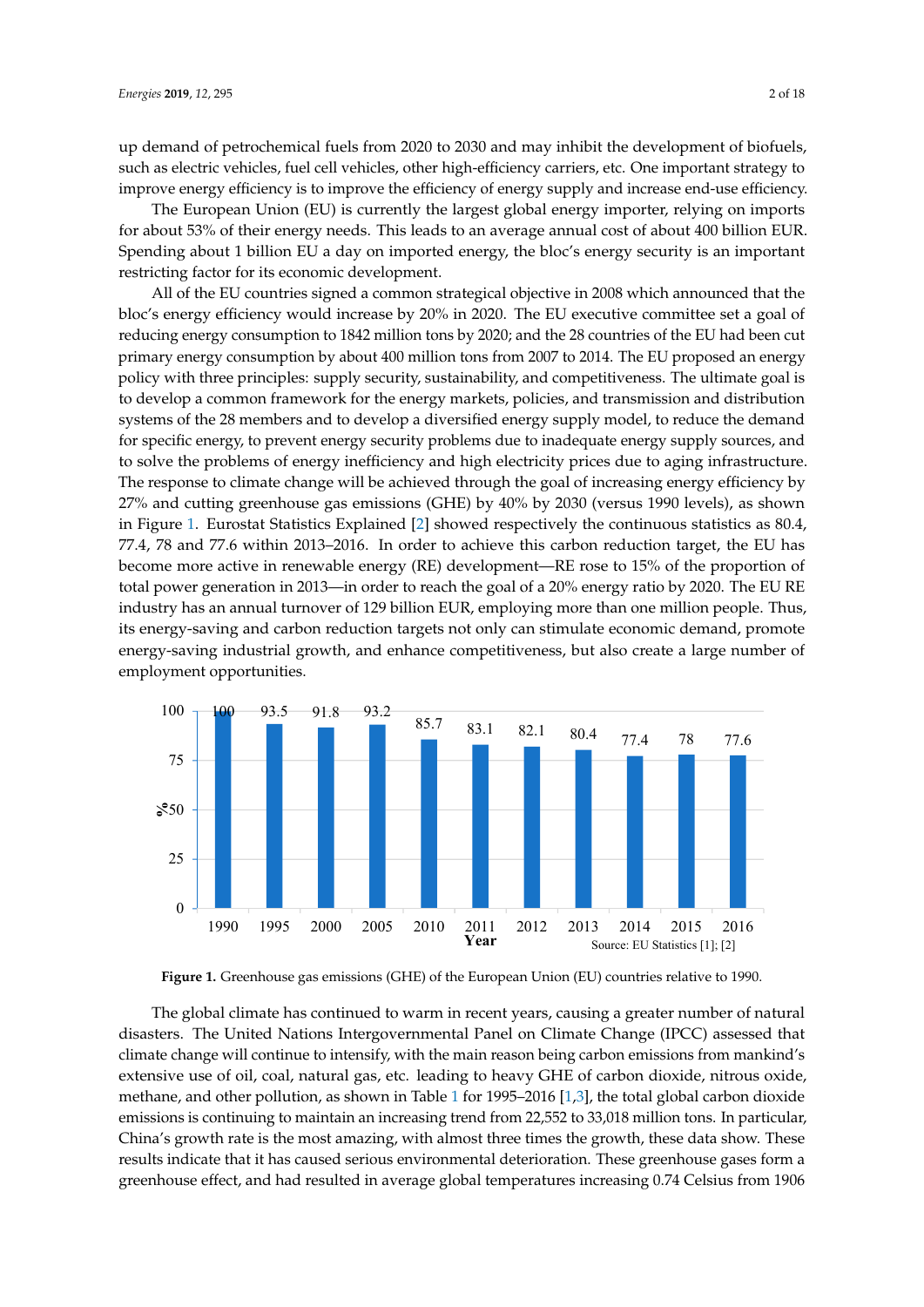to 2005, economic growth drops by 3% when the global temperature increases by 2 Celsius. Therefore, the key issue is how to reduce GHE, how to control carbon emissions, and how to slow down the impact of global warming.

<span id="page-2-0"></span>

| Year        |        |        |        |        |        |        |        |        |        |        |
|-------------|--------|--------|--------|--------|--------|--------|--------|--------|--------|--------|
| Area        | 1995   | 2000   | 2005   | 2010   | 2011   | 2012   | 2013   | 2014   | 2015   | 2016   |
| $EU-28$     | 4063   | 4100   | 4276   | 4407   | 4311   | 4253   | 4159   | 3966   | 4028   | 4061   |
| China       | 3085   | 3382   | 5503   | 8105   | 8792   | 8966   | 9204   | 9207   | 9163   | 9114   |
| U.S.        | 5275   | 5844   | 5923   | 5508   | 5375   | 5169   | 5309   | 5160   | 5214   | 5130   |
| Asia        | 1793   | 2257   | 2789   | 5843   | 6056   | 6321   | 6428   | 6565   | 6707   | 6899   |
| Middle East | 835    | 970    | 1247   | 1746   | 1791   | 1859   | 1928   | 1980   | 2031   | 2058   |
| Russia      | 1573   | 1510   | 1527   | 1490   | 1556   | 1571   | 1524   | 1533   | 1496   | 1511   |
| Africa      | 637    | 725    | 871    | 1079   | 1072   | 1108   | 1133   | 1170   | 1168   | 1185   |
| Others      | 5291   | 5807   | 6343   | 2896   | 7325   | 3071   | 3117   | 3306   | 3045   | 3060   |
| Total       | 22,552 | 24,595 | 28,479 | 31,074 | 31,971 | 32,318 | 32,802 | 32,887 | 32,852 | 33,018 |
|             |        |        |        |        |        |        |        |        |        |        |

**Table 1.** Global carbon dioxide emissions. Unit: million tons.

Source: International Energy Agency (IEA) [\[1,](#page-15-0)[3\]](#page-15-2).

Reviewing the literature of environmental and energy efficiency, some studies are focused on using structural equation models to explore energy intensity, energy efficiency, industrial divisions' energy efficiency, and environmental efficiency [\[4,](#page-15-3)[5\]](#page-16-0). Many scholars use data envelopment analysis (DEA) as the method to assess performance [\[6–](#page-16-1)[8\]](#page-16-2) because the DEA method can handle multiple input and output items at the same time and can discover the reasons for efficiency and inefficiency. The literature of environmental performance includes not only the assessment of energy efficiency, but also examines agriculture, water resource, ecology, and building energy efficiencies, as well as the energy conservation of transportation. Thus, it must be considered that the effects of undesirable outputs for regional environmental, such as carbon dioxide emissions. However, most studies using the DEA method employ decision-making units (DMU) in the same period, but this does not account for period extension and does not consider the phenomena of capital output process delay and the input–output process across multiple periods when assessing national energy environmental efficiency.

These research methods of environmental and energy are four main directions in the field: (1) using structural equation models to explore energy intensity or energy efficiency of industrial/overall and environmental efficiency [\[4](#page-15-3)[,5\]](#page-16-0); (2) using traditional DEA to explore energy and environmental efficiency assessments for different countries and industries in single period [\[6](#page-16-1)[–8\]](#page-16-2); (3) analyzing the relationship between GDP growth, energy and environmental [\[9](#page-16-3)[,10\]](#page-16-4); and (4) energy and environmental efficiency analysis with bad output, such as  $CO<sub>2</sub>$ ,  $SO<sub>2</sub>$ , etc. [\[11](#page-16-5)[–14\]](#page-16-6). The above research lacks analysis of considering the inputs and outputs of mutual influence, and environmental efficiency is affected by dynamic changes over multiple periods. Environmental performance is a complex issue; it may concern positive economic growth, energy policy and negative environmental degradation, etc. This study refers to the aforementioned literature to consider the mutual influence relationship between variables of input and output. GDP, gross capital formation (GCF), labor, capital and energy consumption (EC) belong to economics and energy policy, EC, GHE and SO<sub>2</sub> belong to the environmental level. This study utilizes these variables and a dynamic SBM-DEA approach to find the relationship between environmental efficiency, economic growth and energy policy. These results will provide an important reference for the EU countries in formulating environmental policy.

The purpose of this paper is therefore to investigate the performance of energy environmental efficiency in the EU countries through dynamic DEA, to observe the effects of input and output variables and multiple carryover periods in EU energy consumption, and to consider undesirable output in order to explore the negative impacts on EU energy and environmental efficiencies and productivity differences. Because economic development and environmental efficiency have a close relationship between overall input variables and good or bad output, previous studies have investigated the overall relevance less. Thus, we used EC, GHE and  $SO<sub>2</sub>$  as input and output items etc.;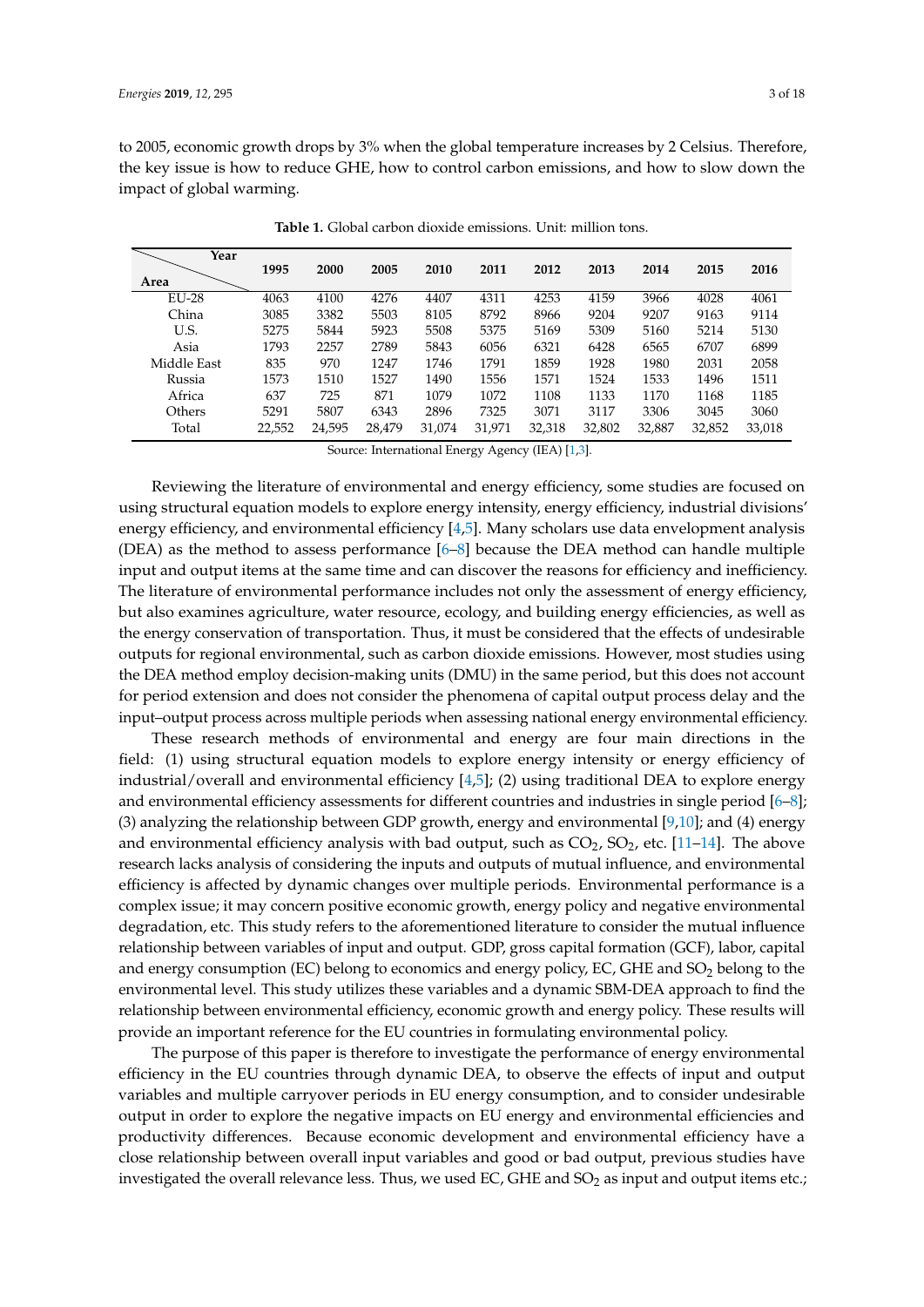these are very important variables in affecting environmental performance, and then utilize dynamic DEA to find the effect of cross multiple periods. This study also used the Wilcoxon test to identify regional differences in environmental performance, and to find the differences between the area of high GHE and  $SO<sub>2</sub>$  emissions and other regions, and then also to understand the effect of the performance using renewable energy. These results will provide an important reference for these countries as energy policies. The issues are explored the energy environmental efficiencies of the EU countries in this study as the following: (1) the energy environmental efficiency value; (2) the effects of the carryover period; (3) the effects of the relationship between energy consumption and productivity; (4) the effects of undesirable output; and (5) the strategy of improving energy efficiency.

This study assesses the energy environmental efficiency of 28 countries in the EU over the period 2006–2013. The DMUs are Austria, Belgium, Czech, Denmark, Estonia, Finland, France, Germany, Greece, Hungary, Ireland, Italy, Luxembourg, the Netherlands, Poland, Portugal, Latvia, Lithuania, Malta, Cyprus, Bulgaria, Romania, Croatia, Slovakia, Slovenia, Spain, Sweden, and the United Kingdom. There are many factors that affect energy environmental efficiency, such as electricity consumption, coal consumption, carbon monoxide, sulfur oxides, nitrogen oxides, industrial dust, etc. Some statistical data are incomplete, and so we use quantifiable external public data on energy consumption, capital, labor, greenhouse gases, and sulfur oxides.

The remainder of this paper is organized as follows: Section [2](#page-3-0) is Literature Review, Section [3](#page-6-0) is Research Methods, Section [4](#page-7-0) is Empirical Results, and Section [5](#page-14-0) provides the Conclusions.

#### <span id="page-3-0"></span>**2. Literature Review**

Energy has always been one of the main elements of the development of human civilization, industrial construction, and economic development. Fossil energy has dominated human energy activities over the past 100 years, but the world is facing a gradual decline of reserves, and their excessive use has led to rapid changes in global climate. Developed countries have put forth great efforts into research and development (R&D) to improve energy efficiency and to reduce carbon emissions, such as the EU, the United States (US), and Japan (JP). US Energy Information Administration (EIA) proposed  $CO<sub>2</sub>$  emission of the US declined by a cumulative 3855 million metric tons (MMmt) within 2005–2017, the policy is used shifting in fossil fuels to natural gas and increasing in non-carbon generation sources [\[15\]](#page-16-7). Renewable energy technologies have even recently progressed, such as wind power, solar energy, and biomass energy. Thus, these developed countries are formulating various energy policies to ensure their energy security, thereby enhancing their industrial competitiveness

The relevant journal articles used undesirable outputs to assess energy environmental efficiency as follows. Sueyoshi and Goto [\[11\]](#page-16-5) used the DEA method to measure unified (operational and environmental) and scale efficiencies among inputs and outputs of desirable and undesirable, and assessed the performances of coal-fired power plants in the northeast region of the U.S., finding significant differences in bituminous coal and sub-bituminous coal power plants' efficiencies. Woo et al. [\[9\]](#page-16-3) used DEA to assess the dynamic environmental efficiency of renewable energy in the Organization for Economic Cooperation and Development (OECD). The input items were labor, capital, and renewable energy supply, while GDP was the desirable output, and carbon emissions were the undesirable output. The Malmquist productivity index (MPI) was applied to estimate the average efficiency change over the 2004–2011 period. The results demonstrated geographical differences in environmental efficiency across the OECD. Shabani et al. [\[12\]](#page-16-8) proposed that the outputs contained desirable and undesirable outputs, combined the previous DEA techniques in a flexible model to select the optimum eco-efficient technology in the presence of undesirable outputs. Kuo et al. [\[13\]](#page-16-9) examined farming environmental efficiency in Taiwan; the output contained undesirable output, and found that the DEA analysis showed that reducing pollution was the most important issue. Dritsaki and Dritsaki [\[4\]](#page-15-3) used fully modified ordinary least squares (FMOLS) and dynamic ordinary least squares (DOLS) to estimate the long-run relationships between energy consumption (EC), economic growth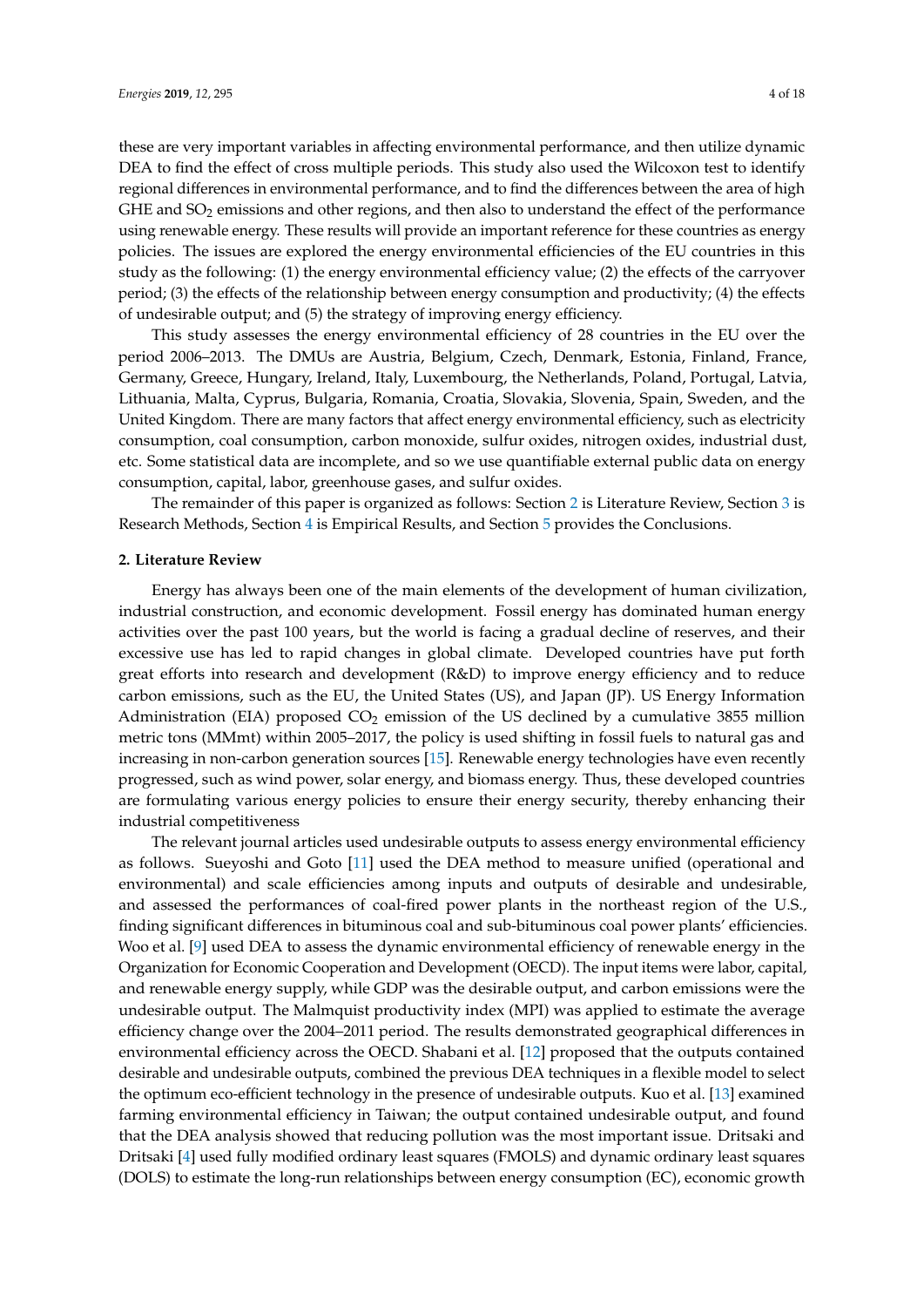(GDP), and  $CO<sub>2</sub>$  emissions for the panel unit root test, panel cointegration test, and panel causality test in three countries of southern Europe (Greece, Spain, and Portugal) in the period 1960–2009, and found that energy is a force for economic growth both in the short and long run, as it is driven by economic growth. Goto et al. [\[14\]](#page-16-6) also separated outputs into desirable and undesirable categories to assess three efficiencies of various organizations with the DEA method, and found that the DEA method has an analytical capability to quantify the importance of investment on capital assets for technology innovation in the manufacturing and non-manufacturing industries in 47 prefectures of Japan and confirmed the validity of the Porter hypothesis in Japan's manufacturing industries. Thus, using undesirable outputs that assess environmental performance is an important issue. Zhao [\[10\]](#page-16-4) examined the effects of conventional regulations on  $CO<sub>2</sub>$  emissions to sensitive productivity over the period 1995–2007 and found that the eastern region had the highest total factor productivity (TFP) growth rate, and the western region had the lowest under  $CO<sub>2</sub>$  emission restrictions; these variables had different effects on the regulation of  $CO<sub>2</sub>$  emissions, with sensitive measures toward productivity, such as GDP per capita, technical efficiency, capital labor ratio, energy intensity, and openness. Sueyoshi and Goto [\[16\]](#page-16-10) discussed the outputs were not only desirable outputs (e.g., electricity), but also undesirable outputs (e.g.,  $CO<sub>2</sub>$ ) to measure the unified efficiency of Japan's fossil fuel power generation for the period 2004–2008. Tsolas [\[17\]](#page-16-11) used the DEA and bootstrapping model to explore the performance of Greece's fossil fuel-fired power stations, the outputs are net power (intended) and the non-intended output items were sulfur dioxide  $(SO_2)$ , nitrogen oxide  $(NO_x)$ , and carbon dioxide  $(CO_2)$ . The results suggested that the power stations were considerably more inefficient than revealed by the initial point estimates of inefficiency.

There are also some studies used such as slacks-based measure (SBM), super SBM approach to evaluate the environmental performance, such as Dogan and Tugcu [\[18\]](#page-16-12) estimated the technical and super efficiency scores of G20 countries in terms of electricity production for the years 1990, 1995, 2000, 2005, and 2011. The results revealed that China and Russia appeared at the top of energy efficiency rankings, France and the EU are inefficient in four of the five periods, and the US appeared inefficient for recent electricity production. Li and Lin [\[19\]](#page-16-13) combined the super-efficiency and sequential DEA models to avoid the discriminating power problem and technical regress. The results showed that China's energy intensity fluctuate around 21%, 7.5%, and 12% for eastern, central, and western China, respectively, and eastern China has the highest level of energy technology. Thus, China must reduce the gap for improvement in energy intensity across regions. Yang et al. [\[20\]](#page-16-14) investigated the environmental efficiency of China based on super-efficiency DEA model with DMUs from 30 provinces during the period 2000–2010, and found that the environmental efficiencies showed regional disparities, whereby Beijing and Shanghai had more efficiency, and Qinghai showed worse performance, suggesting that policies should be established to further promote production efficiency. Chang et al. [\[21\]](#page-16-15) used the non-radial DEA SBM to explore the environmental efficiency of China's transportation sector, and proposed that China must reduce a great deal of carbon emissions—at least 1.6 million tons of oil equivalent (TOE) in Qinghai and 33 million TOE in Guangdong and Shanghai. Zhou et al. [\[22\]](#page-16-16) used the non-radial DEA and the Malmquist approach to see the change in environmental performance over time, and found that the environmental performance of OECD countries as a whole improved from 1995 to 1997.

Some research used two-stage, dynamic DEA and also combined life cycle assessment (LCA) and analysis hierarchy process (AHP) to evaluate the environmental performance. Halkos et al. [\[23\]](#page-16-17) applied a two-stage DEA model to evaluate sustainability efficiency indices (SEI) for European regions and the results revealed inequalities among the examined regions for the eco-efficiency stage. Wang and Feng [\[24\]](#page-16-18) assessed the performance of China's energy, environmental, and economic efficiencies in period 2002–2011, and proposed that China perform well on the economic front, while its energy and environmental performances were not optimistic. Meng et al. [\[25\]](#page-16-19) also proposed the two-stage DEA approach to examine the inefficiency and congestion in 16 Asia-Pacific Economic Cooperation (APEC) countries in the period 1996–2011. The results showed that energy is congested due to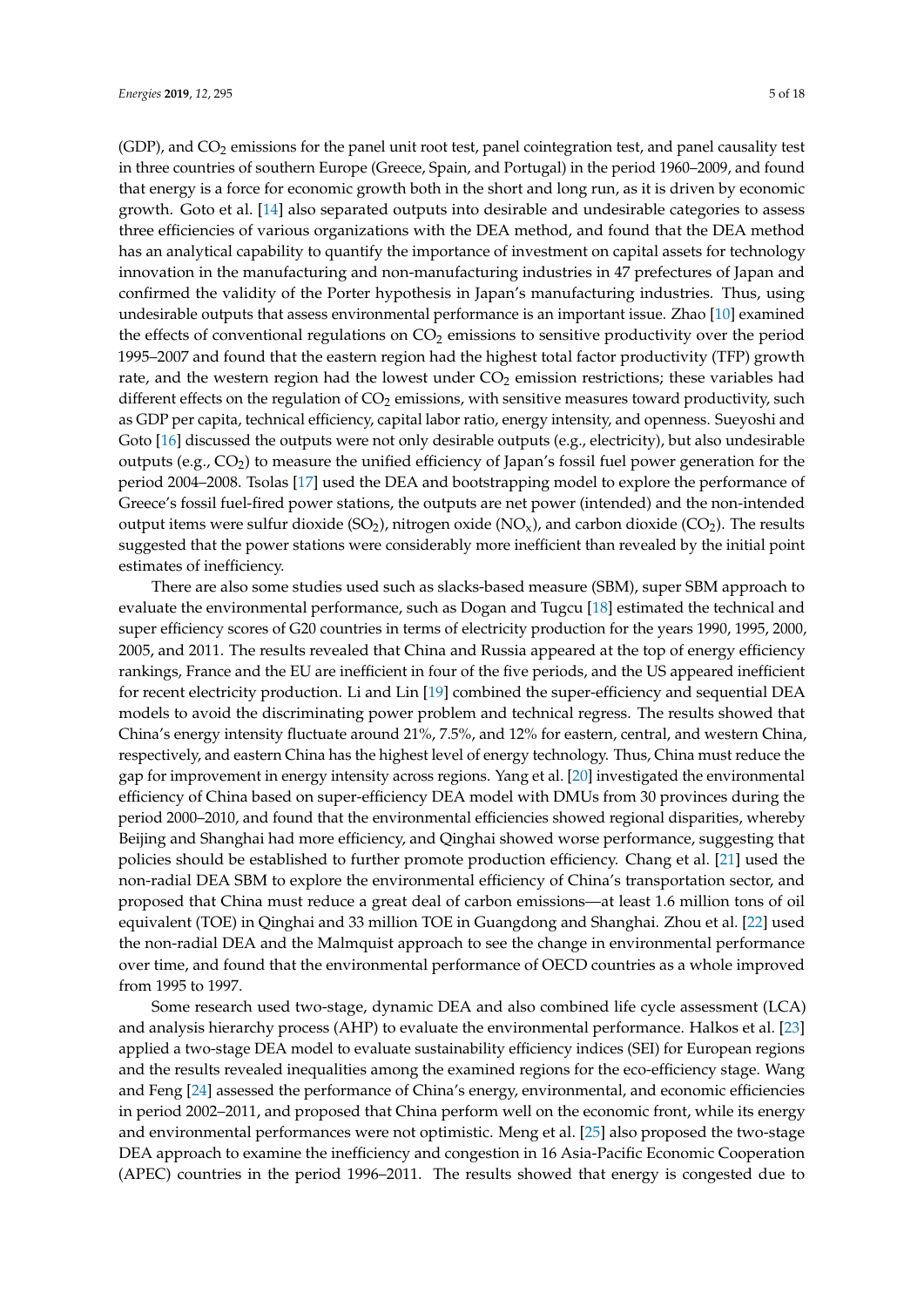the fossil energy in 16 APEC countries, and that the APEC countries also should take some useful measures to control the congestion coming from non-fossil energy. Vlontzos et al. [\[26\]](#page-16-20) employed the dynamic DEA model to evaluate the energy and environmental efficiencies of the primary sectors of the EU member state countries for the period 2001–2008, and found that the countries of Germany, Sweden and Austria, compared to the countries of Denmark, Belgium, Spain, France, and Ireland, had strong environmental protection standards, but appeared to be less energy and environmentally efficient, the eastern EU countries achieved low efficiency scores, which can be characterized as expectable, due to low technology levels being implemented in their primary production process. Wang et al. [\[27\]](#page-16-21) measured the energy and environmental efficiencies of 29 administrative regions in China for 2000–2008. The empirical results showed that the east region of China had the highest energy and environmental efficiencies, and the west region was the worst. Moreover, the energy and environmental efficiencies slightly showed in the east regions having a more balanced development than the central and west regions. Geymueller [\[28\]](#page-16-22) used dynamic DEA to assess the performance of 50 of the largest U.S. electric transmission system operators in the period 2000–2006. Yago et al. [\[29\]](#page-17-0) combined the life cycle assessment (LCA) and DEA method to analyze the eco-efficiency of a group of 113 wastewater treatment plants (WWTPs) located in regions across Spain, and found that the effects of the plants' efficiency are contained in the size of the facility, the climatic influence, the influent load, and the over- or under-use of the plant. Zhang and Tao [\[30\]](#page-17-1) used the methods of analytic hierarchy process (AHP) and DEA in assessing environmental performance, and found that wind power and solar power are more suitable for the country's economic, technical, environmental, and social requirements, followed by biomass, hydropower, ocean energy, and geothermal energy. Sun et al. [\[31\]](#page-17-2) combined the DEA and fuzzy integral assessment methods to analyze eight typical western regions in China; the results can help local governments take corresponding measures to improve their environmental performance level. Lacko and Hajduova [\[32\]](#page-17-3) used a two-stage DEA approach to assess environmental efficiency of the EU countries, and found that the climate change and socio-economic factors are the most relevant and significant. Moutinho et al. [\[33\]](#page-17-4) utilize DEA and Malmquist productivity index to evaluate the eco-efficiencies of German and French cities, and found that high GDP over  $CO<sub>2</sub>$ emissions does not imply high eco-efficiency scores. This research shows that mutual influence issues between environmental and economic development are important; it is concerned with the sustainable development strategy of coexisting economic and environmental development.

More scholars used DEA as a measurement and analysis method to evaluate energy and environmental efficiencies in the above literature. DEA can deal with multiple inputs and outputs at the same time and can find the reasons for efficiency and inefficiency and hit efficiency goals of input and output items. Energy performance mostly explores power, power plant, fuel energy, hybrid energy, transportation energy, industrial energy consumption, and technology efficiency, in order to consider the effects of undesirable output pollutants such as  $CO<sub>2</sub>$  and to explore the relationship of carbon dioxide  $(CO<sub>2</sub>)$  emissions between regions and countries. The inputs and outputs of the above literature are more focused in the same period, as they lack carry-over periods. The input items of labor, capital, and energy consumption and the output items of GDP and carbon dioxide emissions may go across multiple periods when evaluating energy environmental efficiency. Thus, each DMU input or the corresponding output does not necessarily appear in the same period. The across multi-period production process of the dynamic DEA model is used to evaluate energy environment efficiency in this study, in order to observe the impact of the overall environment on energy efficiency over time and to explore the effects of non-intended outputs to environment efficiency. Thus, EC, GHE and  $SO<sub>2</sub>$  as input and output items, etc. in this study; these are very important variables in affecting environmental performance, and then utilize dynamic DEA to find the effect of cross multiple periods. They also used the Wilcoxon test to identify regional differences in environmental performance, and to find the differences between the area of high GHE and  $SO<sub>2</sub>$  emissions and other regions, and then also to understand the effect of the performance using renewable energy. These results will provide an important reference for these countries as energy policies.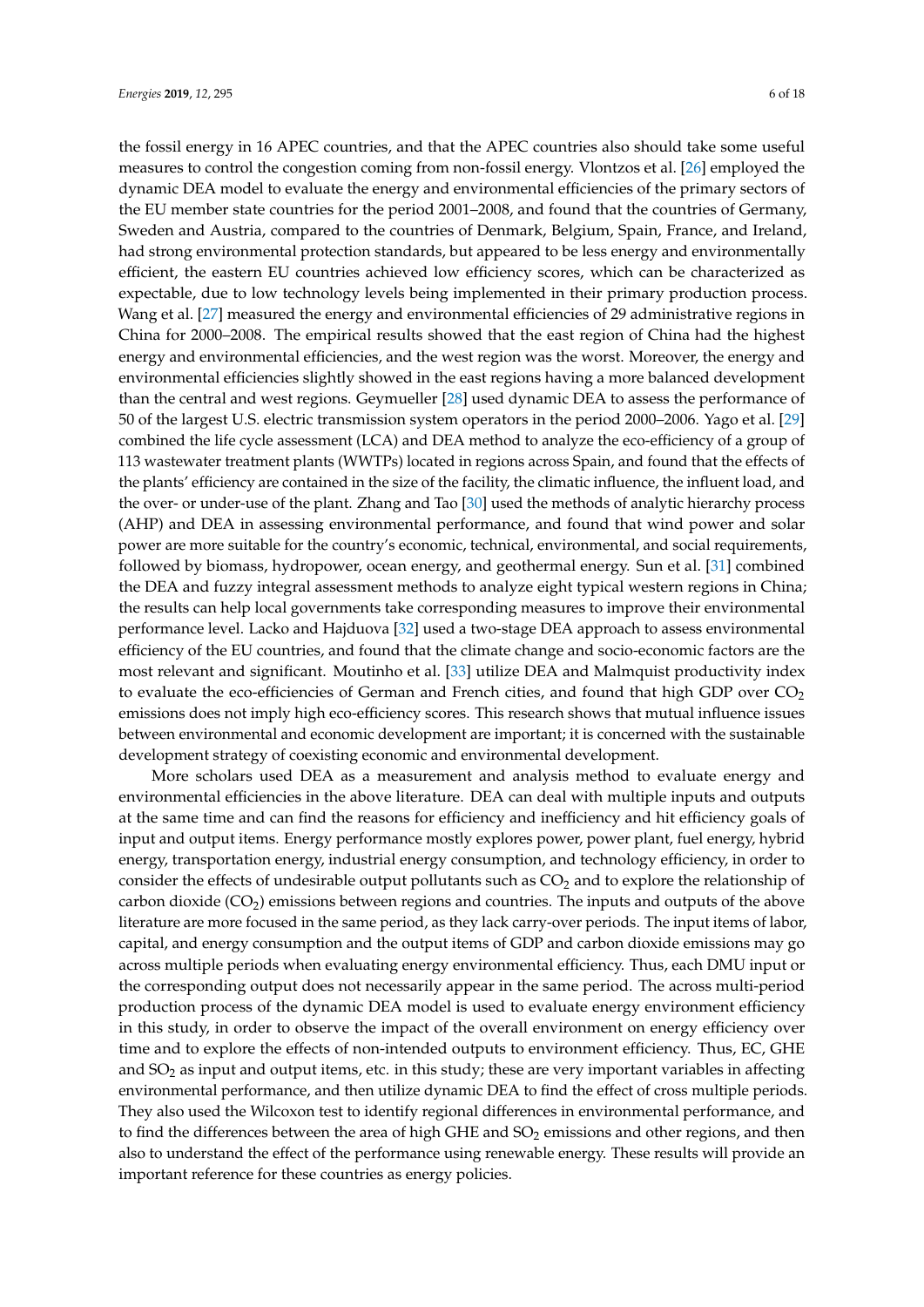#### <span id="page-6-0"></span>**3. Research Method** 273 **3. Research Method**

DEA was developed from Charnes et al. to utilize constant returns-to-scale (CRS), called the CCR model, and the BCC model of variable returns-to-scale (VRS) for Banker et al. [\[34,](#page-17-5)[35\]](#page-17-6). Though CCR and BCC mainly focus on desirable output or input, in real life, the production process or the content of output may not be a desirable output. In the actual production process, unwanted by-products may appear during input and output conversions, such as wastewater, exhaust gas, and carbon may appear during input and output conversions, such as wastewater, exhaust gas, and carbon nay uppear during mp at undestap at conversions, such as wastewater, exhaust gas, and careers dioxide. In the traditional DEA model, if the relative inefficient DMUs have desirable and undesirable inputs/outputs to adjust, then they will be increased or decreased simultaneously because they cannot inputs/outputs to adjust, then they will be increased or decreased simultaneously because they cannot mpais, outputs to adjust, then they will be increased or decreased simulative day, because they cannot just increase the desirable output yet also decrease the undesirable output. To address this problem, Seiford and Zhu [\[36\]](#page-17-7) applied their undesirable DEA model, which integrates weak disposal and strong disposal concepts, in order to measure a DMU's relative efficiency in a non-radial way. Hence, this disposal concepts, in order to measure a DMU's relative efficiency in a non-radial way. Hence, this situation can be improved. 283 website concepts, in order to measure a DMU's relative efficiency in a non-radial way. Fience, in

Bruation can be improved.<br>Dynamic DEA was derived by Kloop [\[37\]](#page-17-8) to use dynamic analysis for window analysis, followed by Färe et al. [\[38\]](#page-17-9) who proposed the Malmquist index (MPI), but neither of them analyzed the<br>286 by Färe et al. [38] who proposed the Malmquist index (MPI), but neither of them analyzed the interaction effect for two carry-over periods. Färe and Grosskopf [\[39\]](#page-17-10) placed internal linkages into the dynamics, and the studies of dynamic analysis were followed by some research [\[40](#page-17-11)[–43\]](#page-17-12). 285 Dynamic DEA was derived by Kloop [37] to use dynamic analysis for window analysis, followed

Tone and Tsutsui [\[44\]](#page-17-13) proposed the weighted Slack-Based Measures (SBM) Dynamic DEA model,<br>29 Tone and Tsutsui [44] proposed the weighted Slack-Based Measures (SBM) Dynamic DEA model, with carry-over as the dynamic period link. They classified them into four types: desirable (good),<br>
200 model, with carry-over as the dynamic period link. They classified them into four types: desirable (good), undesirable (bad), discretionary (free), and non-discretionary (fixed). The dynamic DEA model contained input-oriented, output-oriented, and non-oriented factors.<br>
2924 model contained input-oriented, and non-oriented factors.

This study uses the non-oriented SBM dynamic DEA to find the optimal solution of overall efficiency (OE) and term efficiency. Each DMU has independent input and output in period t. Through the carry-over link of period t to the next period  $t+1$ , we can understand the changes across two periods. The structure of dynamic DEA of this study is shown in Figure [2.](#page-6-1)

<span id="page-6-1"></span>

298 **Figure 2.** The structure of dynamic data envelopment analysis (DEA). **Figure 2.** The structure of dynamic data envelopment analysis (DEA).

This model sets up n DMUs  $(j = 1, \ldots, n)$  over T periods  $(t = 1, \ldots, T)$ . The DMUs have *m* inputs and *s* outputs in each period, and four category links, zgood, zbad, zfree, and zfix, carry over from period t to period t+1. The carry-over can be guaranteed by the following equation:

$$
\sum_{j=1}^{n} z_{ijt}^{\alpha} \lambda_j^t = \sum_{j=1}^{n} z_{ijt}^{\alpha} \lambda_j^{t+1} \quad (\forall j \in \{1, \dots, T-1\})
$$
 (1)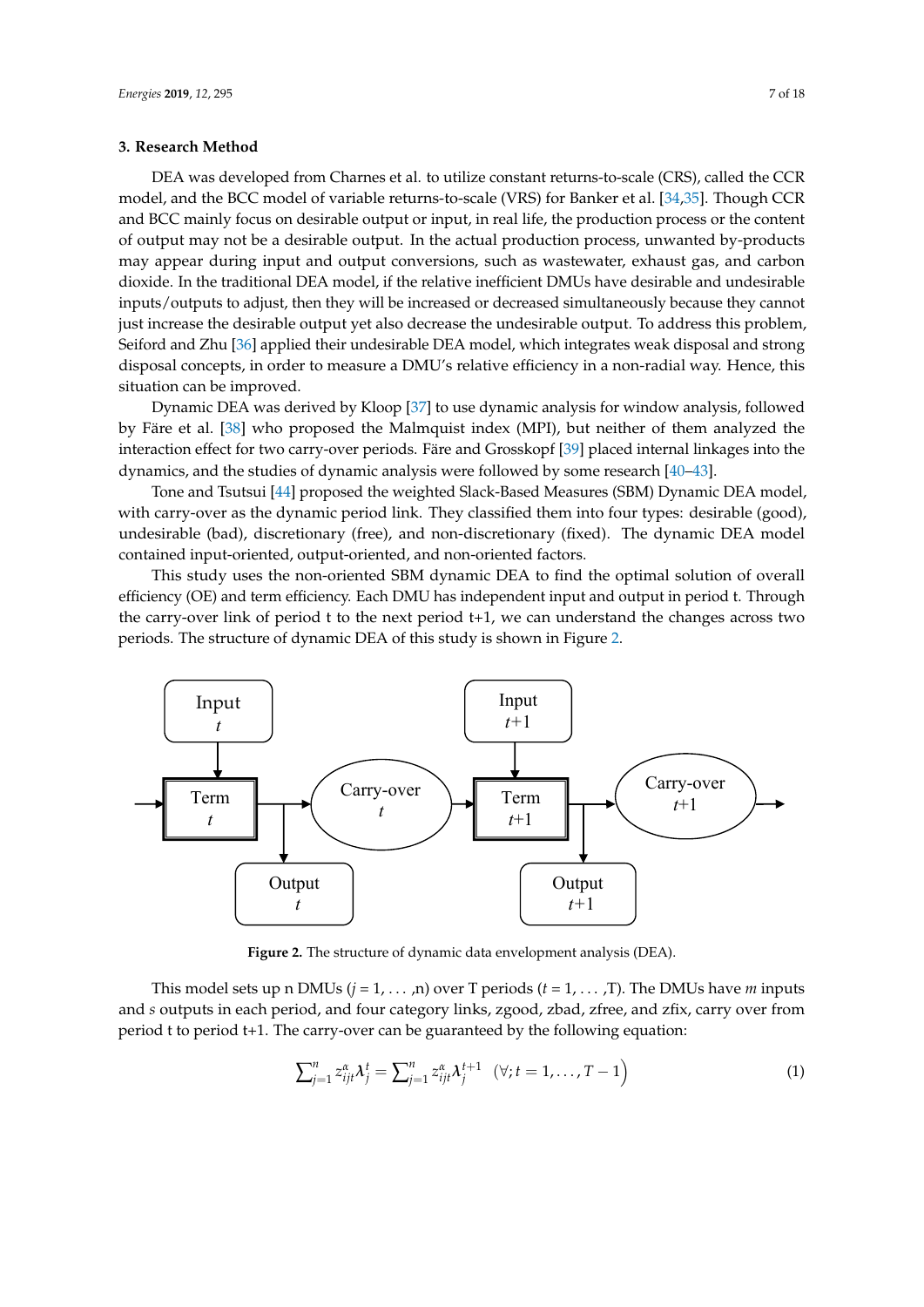Here, the symbol  $\alpha$  shows good, bad, free, or fix, and the non-oriented overall efficiency ( $\theta^*$ ) is calculated by Equation (2), where  $\omega^t$  and  $\omega_i$  are weights to period t and the input:

$$
\theta^* = \frac{\frac{1}{T} \sum_{t=1}^T \omega^t \left[ 1 - \frac{1}{m + n \text{bad}} \left( \sum_{i=1}^m \frac{\omega_i^{-s} \bar{i}}{x_{iot}} + \sum_{i=1}^{\text{nbad}} \frac{s_{it}^{\text{bad}}}{z_{iot}^{\text{bad}}} \right) \right]}{\frac{1}{T} \sum_{t=1}^T \omega^t \left[ 1 - \frac{1}{s + n \text{good}} \left( \sum_{i=1}^s \frac{\omega_i^{+s} \bar{i}}{y_{iot}} + \sum_{i=1}^{\text{ngood}} \frac{s_{it}^{\text{good}}}{z_{iot}^{\text{good}}} \right) \right]}
$$
(2)

The non-oriented term efficiency  $(\sigma^*)$  is shown in Equation (3):

$$
\sigma^* = \frac{1 - \frac{1}{m + nbad} \left( \sum_{i=1}^m \frac{\omega_i^- s_{iot}^{-*}}{x_{iot}} + \sum_{i=1}^n \frac{s_{tot}^{bad}}{z_{tot}^{bad}} \right)}{1 - \frac{1}{s + ngood} \left( \sum_{i=1}^s \frac{\omega_i^+ s_{tot}^+}{y_{iot}^{tot}} + \sum_{i=1}^n \frac{s_{tot}^{good}}{z_{tot}^{good}} \right)}
$$
(3)

#### <span id="page-7-0"></span>**4. Empirical Result and Discussion**

The research of energy efficiency has focused on the optimal production boundary of the production process, in order to create the most efficient combination of input and output. These studies simply considered the input of energy as energy density, ignoring the effects of other inputs to create desired outputs. Therefore, energy efficiency not only considers the inputs of energy consumption, net labor, and fixed capital, but also considers the production of polluting emissions, resulting in a cost burden upon the social environment and reducing the overall welfare of society. In this study, the input items are labor, capital, and energy consumption (EC), the variables of output are the intended outputs of GDP and the undesirable outputs of GHE (such as six kinds of legal GHE: carbon dioxide, methane, nitrous oxide, fluorinated hydrocarbon, perfluorocarbon and sulfur hexafluoride) and sulfur oxide (SOx) emissions, and use gross capital formation (GCF) as carry-over variable, in order to obtain a more accurate description of the output boundary and to expand analysis of energy environmental efficiency. Thus, this study's variables are economic variables, energy variables, environmental variables, and time factors. Table [2](#page-7-1) show the variables' definitions of inputs, outputs, and carry-over.

<span id="page-7-1"></span>

| Variable   |                 | Unit               | Definition                                                                                                                                                                                                                                 |  |  |  |
|------------|-----------------|--------------------|--------------------------------------------------------------------------------------------------------------------------------------------------------------------------------------------------------------------------------------------|--|--|--|
|            | Labor           | Thousand people    | People 15–64 years of age for labor in the EU countries'<br>statistics, in line with the definition of Internal Labor<br>Organization (ILO).                                                                                               |  |  |  |
| Inputs     | Capital         | Million EUR        | Income, savings, and net lending or borrowing; current<br>prices of EU countries' statistics.                                                                                                                                              |  |  |  |
|            | EC              | Thousand TOE       | The gross inland energy consumption of EU countries'<br>statistics.                                                                                                                                                                        |  |  |  |
|            | <b>GHE</b>      | Thousand TOE       | Use EU countries' statistics to contain six kinds of<br>greenhouse gases: carbon dioxide $(CO2)$ , methane $(CH4)$ ,<br>nitrous oxide $(N_2O)$ , fluorinated hydrocarbon (HFCs),<br>perfluorocarbon (PFCs), and sulfur hexafluoride (SF6). |  |  |  |
| Outputs    | SO <sub>X</sub> | TOE                | The emissions of sulfur oxides $(SOx)$ of EU countries<br>statistics values.                                                                                                                                                               |  |  |  |
|            | <b>GDP</b>      | million EUR        | The market value of EU countries' statistics using the factors<br>of production to produce all final products (products and<br>services) in a period.                                                                                      |  |  |  |
| Carry-over | <b>GCF</b>      | <b>Million EUR</b> | The total value of gross fixed capital formation, changes in<br>inventories and acquisitions less disposals of valuables for a<br>unit, an institutional sector, or the whole economy in<br>national accounts.                             |  |  |  |
|            |                 |                    | Source: Eurostat Statistics explained [2].                                                                                                                                                                                                 |  |  |  |

**Table 2.** Variables' definitions.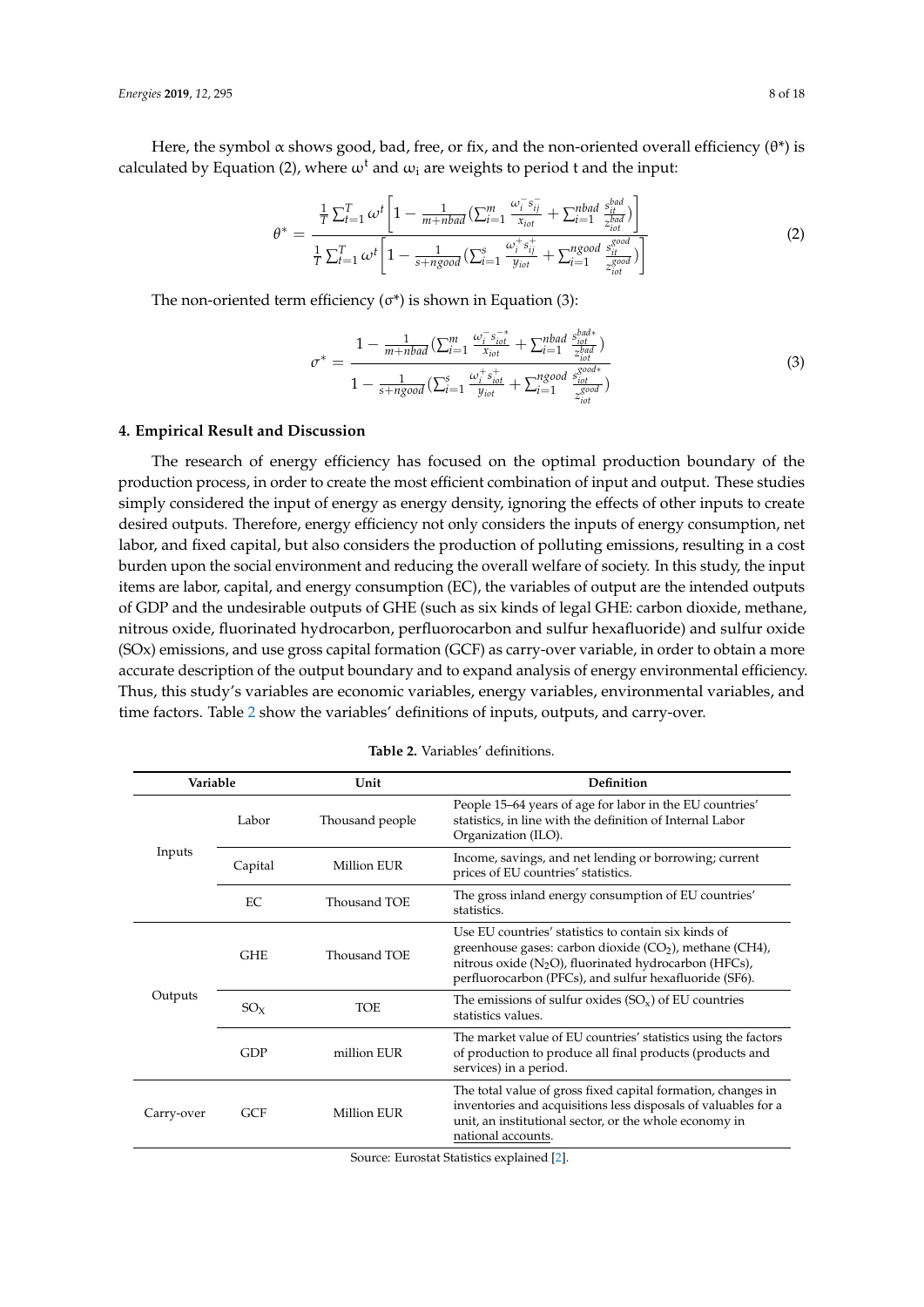The descriptive statistics of the input and output variable data results are shown in Tables [3](#page-8-0) and [4](#page-8-1) as follows: (A) Labor: The average (AVE) value for labor is 7,634,000 people from 2006 to 2013. Germany had the most (MAX) people in labors in 2013 at 38,640,000; on the other hand, Malta had the least (MIN) people in labor in 2006 at 150,000 people. The standard deviation (STDEV) value was 9,773,000 people; (B) Capital: The AVE value was 444.997 billion EUR in 2006–2013. Germany had the MAX value in 2013 at 2.737 trillion EUR, and Malta had the MIN value in 2006 at 5.206 billion EUR. The STDEV value was 670.893 billion EUR; (C) EC: The AVE value was 62.365 million TOE in 2006–2013. Germany had the MAX value in 2013 at 351.703 million TOE, and Malta had the MIN value in 2009 at 870,400 TOE. The STDEV value was 83.693 million TOE; (D) GHE: This study adopts the Seiford and Zhu [\[36\]](#page-17-7) DEA undesirable model to evaluate every country's fossil-fuel CO2 emissions in 2006–2013, such that the fossil-fuel  $CO<sub>2</sub>$  emissions increased during 2006–2013. The AVE value of each year increased 160.545 million TOE, the MAX value was Germany at 987.631 million TOE in 2006, and the MIN value was 2.785 million TOE from Malta. The STDEV value was 222.301 million TOE; and (E) SO<sub>X</sub>: The AVE value increased 184,491 TOE every year from 2006 to 2013, the MAX value was Poland at 1,292,374 TOE in 2006, and the MIN value was Luxembourg at 1,279 TOE in 2011. The STDEV value was 255,172 TOE. (F) GDP: The AVE value increased 461.199 billion EUR every year from 2006 to 2013, the MAX value was Germany at 2.820 trillion EUR in 2013, and the MIN value was Malta at 5.386 billion EUR in 2006. The STDEV value was 695.620 billion EUR.

<span id="page-8-0"></span>

| Variable                   |                               | <b>STDEV</b>                    | <b>AVE</b>                             | <b>MAX</b>                           | <b>MIN</b>                 |
|----------------------------|-------------------------------|---------------------------------|----------------------------------------|--------------------------------------|----------------------------|
| Input<br>Variables         | Labor<br>Capital<br>ЕC        | 9773.39<br>670,893<br>83,693.60 | 7633.94<br>444.997<br>62.365.69        | 38,640<br>2,737,600<br>351.703.70    | 150.20<br>5206<br>870.40   |
| Output<br><b>Variables</b> | <b>GHE</b><br>$SO_{X}$<br>GDP | 222.301<br>255,172<br>695,620   | 160,545.62<br>184,491.11<br>461,199.67 | 987.631.99<br>1,292,374<br>2,820,820 | 2785.47<br>1279<br>5368.10 |

**Table 3.** Descriptive statistics of input and output variables.

Source: Authors' collection.

<span id="page-8-1"></span>

| Variables<br>Year | EС     | Capital | Labor | GHE     | SQX     | GDP     |
|-------------------|--------|---------|-------|---------|---------|---------|
| 2006              | 65,713 | 420,162 | 7592  | 173,607 | 268,608 | 435,095 |
| 2007              | 64,660 | 445,488 | 7734  | 173,366 | 255,983 | 461,264 |
| 2008              | 64,486 | 448,163 | 7819  | 168,007 | 198,433 | 464,134 |
| 2009              | 60,766 | 421.991 | 7678  | 155,253 | 169,666 | 437,699 |
| 2010              | 62,982 | 440,618 | 7601  | 159,712 | 160,166 | 456,954 |
| 2011              | 60,638 | 453,971 | 7573  | 154.091 | 158,103 | 470,746 |
| 2012              | 60,159 | 462,839 | 7548  | 151,799 | 142,478 | 479,756 |
| 2013              | 59,521 | 466,741 | 7527  | 148,529 | 122,492 | 483,949 |

**Table 4.** AVE value of input and output variables per year for 2006–2013.

Source: Authors' collection.

There were significant impact relationships between the input and output variables as the Pearson correlation coefficients show in Table [5,](#page-9-0) and find that EC has a very significant positive correlation with Capital, Labor, GHE, SOx, and GDP; Capital has a very significant positive correlation with Labor, GHE, SOx, and GDP; and Labor has a very significant positive correlation with GHE, SOx, and GDP. This shows that these countries in the EU must improve their environmental conditions by promoting GDP growth, which has a significant impact on the relationship from 2006 to 2013.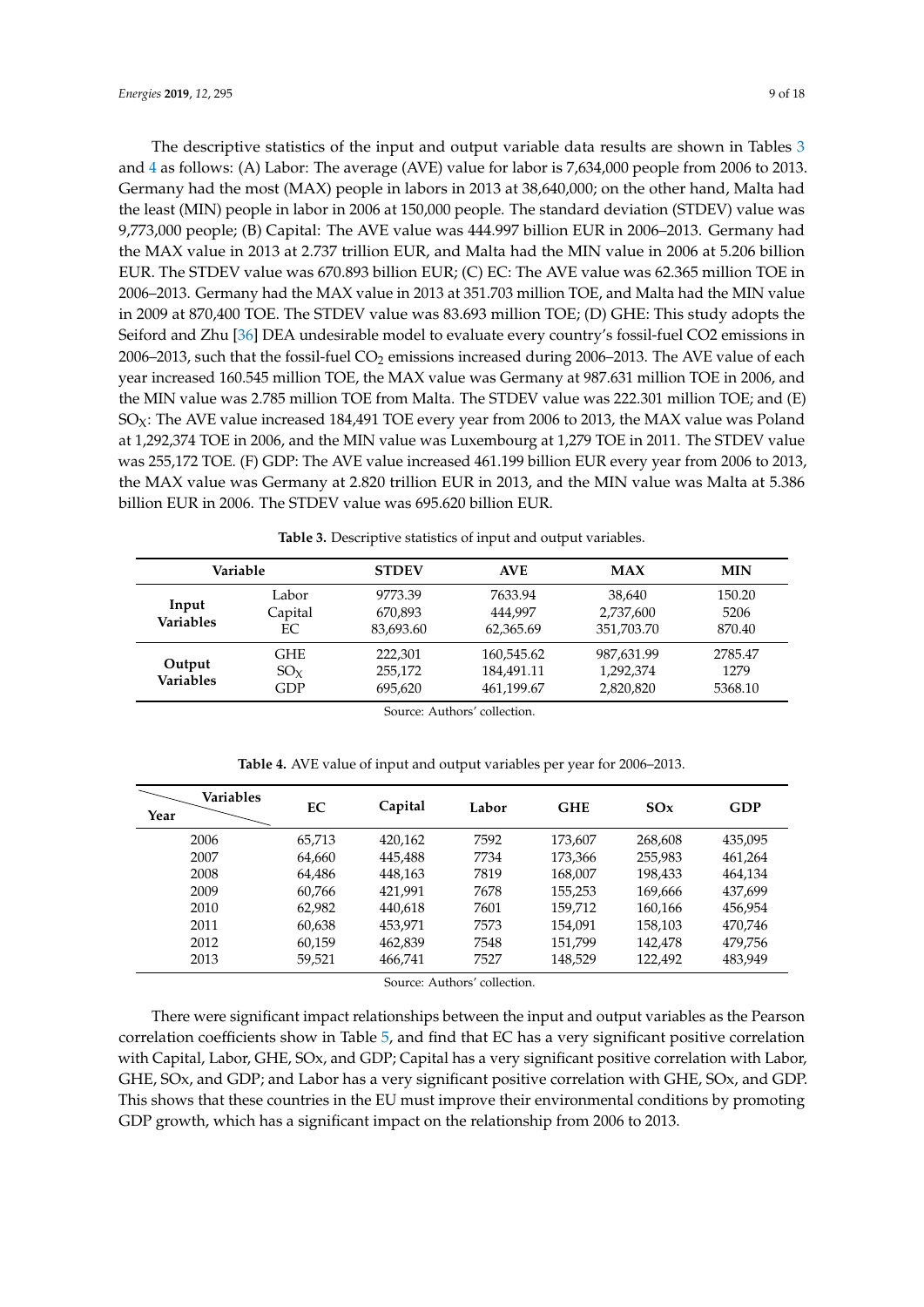| Variables  | EC        | Capital   | Labor     | <b>GHE</b> | SQx       | <b>GDP</b> |
|------------|-----------|-----------|-----------|------------|-----------|------------|
| EC         |           |           |           |            |           |            |
| Capital    | $0.982**$ |           |           |            |           |            |
| Labor      | $0.979**$ | $0.966**$ |           |            |           |            |
| <b>GHE</b> | $0.966**$ | $0.948**$ | $0.981**$ |            |           |            |
| Sox        | $0.494**$ | $0.402**$ | $0.581**$ | $0.577**$  |           |            |
| <b>GDP</b> | $0.982**$ | $0.999**$ | $0.966**$ | $0.947**$  | $0.400**$ |            |

<span id="page-9-0"></span>**Table 5.** Pearson correlation coefficients of input and output variables for 2006–2013.

\*\* *p* < 0.01. Source: Authors' collection.

In this study, we use the Dynamic DEA-SBM method to evaluate the energy environmental efficiency of 28 countries of the EU in 2006–2013, with results in Table [6.](#page-9-1) This shows the polarization distribution of the overall efficiency (OE) of energy environmental efficiency; the efficient countries are Denmark, Ireland, Cyprus, Luxembourg, Malta, and Latvia (efficiency value is 1 or above 0.9). The countries that need to improve efficiency (efficiency value is below 0.1) are United Kingdom, Germany, Italy, France, Spain, Poland, Portugal and Greece. Some countries such as Denmark, Ireland, Cyprus, Luxembourg, Malta, Latvia, Estonia, Sweden, Slovenia and the Netherlands have a TOE value larger than the AVE value (0.4044) but smaller than AVE value. It shows that, among the 28 countries of the EU, more than half still need to improve their environmental efficiency. The results show that larger countries have poor energy environmental efficiency, and smaller countries have good efficiency value, indicating that the effects of economic and environmental variables are more complex in larger countries.

<span id="page-9-1"></span>

|                    | Overall         |              |              |              |              | Term Efficiency (TE) |              |              |              |        |
|--------------------|-----------------|--------------|--------------|--------------|--------------|----------------------|--------------|--------------|--------------|--------|
| Countries          | Efficiency (OE) | Rank         | 2006         | 2007         | 2008         | 2009                 | 2010         | 2011         | 2012         | 2013   |
| Belgium            | 0.2187          | 18           | 0.0928       | 0.1054       | 0.1246       | 0.2368               | $\mathbf{1}$ | $\mathbf{1}$ | $\mathbf{1}$ | 0.4791 |
| Bulgaria           | 0.3589          | 11           | 0.1742       | 0.1937       | 1            | $\mathbf{1}$         | $\mathbf{1}$ | 0.2813       | 0.2031       | 0.2707 |
| Czech              | 0.266           | 16           | 0.0963       | 0.1134       | 0.1257       | $\mathbf{1}$         | $\mathbf{1}$ | $\mathbf{1}$ | 1            | 1      |
| Denmark            | 1               | $\mathbf{1}$ | 1            | 1            | 1            | 1                    | 1            | 1            | 1            | 1      |
| Germany            | 0.0141          | 27           | 0.0162       | 0.018        | 0.0139       | 0.0112               | 0.0125       | 0.0149       | 0.014        | 0.014  |
| Estonia            | 0.885           | 7            | 1            | $\mathbf{1}$ | $\mathbf{1}$ | 0.7195               | 0.4836       | $\mathbf{1}$ | $\mathbf{1}$ | 1      |
| Ireland            | 1               | $\mathbf{1}$ | 1            | 1            | 1            | 1                    | $\mathbf{1}$ | $\mathbf{1}$ | 1            | 1      |
| Greece             | 0.0823          | 21           | 0.0772       | 0.0817       | 0.0748       | 0.063                | 0.1833       | 0.0696       | 0.0803       | 0.1054 |
| Spain              | 0.0255          | 24           | 0.007        | 0.0101       | 1            | 1                    | 1            | $\mathbf{1}$ | 0.0318       | 0.0263 |
| France             | 0.0192          | 25           | 0.012        | 0.0134       | 0.0117       | 0.0181               | 0.0265       | 0.0309       | 0.0418       | 0.0406 |
| Croatia            | 0.3446          | 13           | 0.3034       | 0.3489       | 0.3674       | 0.4688               | 0.7702       | 0.2328       | 0.2756       | 0.3092 |
| Italy              | 0.0177          | 26           | 0.0145       | 0.0151       | 0.0148       | 0.0135               | 0.0216       | 0.0227       | 0.1372       | 0.0127 |
| Cyprus             | $\mathbf{1}$    | $\mathbf{1}$ | $\mathbf{1}$ | $\mathbf{1}$ | 1            | $\mathbf{1}$         | 1            | 1            | 1            | 1      |
| Latvia             | 0.9009          | 6            | 1            | $\mathbf{1}$ | 1            | $\mathbf{1}$         | 0.5023       | 0.8636       | $\mathbf{1}$ | 1      |
| Lithuania          | 0.3369          | 14           | 0.3635       | 0.3572       | 0.3345       | 0.4138               | 0.2613       | 0.3876       | 0.3505       | 0.2759 |
| Luxembourg         | 1               | $\mathbf{1}$ | $\mathbf{1}$ | 1            | 1            | 1                    | 1            | 1            | 1            | 1      |
| Hungary            | 0.1079          | 20           | 0.1          | 0.1005       | 0.0986       | 0.1247               | 0.0889       | 0.1048       | 0.1281       | 0.1294 |
| Malta              | 1               | $\mathbf{1}$ | 1            | $\mathbf{1}$ | 1            | 1                    | $\mathbf{1}$ | 1            | $\mathbf{1}$ | 1      |
| The Netherlands    | 0.4492          | 10           | 1            | 1            | 1            | $\mathbf{1}$         | 1            | $\mathbf{1}$ | 1            | 0.0867 |
| Austria            | 0.2888          | 15           | 0.1171       | 0.1324       | 0.151        | $\mathbf{1}$         | $\mathbf{1}$ | 1            | $\mathbf{1}$ | 1      |
| Poland             | 0.0395          | 23           | 0.0391       | 0.0347       | 0.0329       | 0.042                | 0.029        | 0.052        | 0.0482       | 0.0472 |
| Portugal           | 0.0813          | 22           | 0.0668       | 0.0723       | 0.0827       | 0.0802               | 0.0974       | 0.0717       | 0.1371       | 0.0752 |
| Romania            | 0.1972          | 19           | 0.068        | 0.061        | 0.1411       | 1                    | 0.5156       | $\mathbf{1}$ | 0.6937       | 0.466  |
| Slovenia           | 0.5377          | 9            | 0.4536       | 0.7011       | $\mathbf{1}$ | 0.6355               | 0.5586       | 0.3854       | 0.5084       | 0.4247 |
| Slovakia           | 0.2225          | 17           | 0.2039       | 0.1808       | 0.2077       | 0.176                | 0.1475       | 0.4118       | 0.4444       | 0.2286 |
| Finland            | 0.3531          | 12           | 0.2004       | 0.2179       | 0.2173       | 0.3502               | 0.4215       | 0.5311       | $\mathbf{1}$ | 1      |
| Sweden             | 0.5658          | 8            | 0.5376       | 0.4555       | 0.3233       | 0.3156               | $\mathbf{1}$ | $\mathbf{1}$ | 1            | 1      |
| The United Kingdom | 0.0107          | 28           | 0.015        | 0.0169       | 0.0085       | 0.0098               | 0.0091       | 0.0093       | 0.0135       | 0.0088 |
| <b>AVE</b>         | 0.4044          | NA           | 0.3914       | 0.4011       | 0.4761       | 0.56                 | 0.576        | 0.5887       | 0.5753       | 0.5    |
| <b>MAX</b>         | 1               | NA           | 1            | $\mathbf{1}$ | 1            | 1                    | $\mathbf{1}$ | $\mathbf{1}$ | $\mathbf{1}$ | 1      |
| <b>MIN</b>         | 0.0107          | NA           | 0.007        | 0.0101       | 0.0085       | 0.0098               | 0.0091       | 0.0093       | 0.0135       | 0.0088 |
| <b>STDEV</b>       | 0.3667          | NA           | 0.4128       | 0.4142       | 0.4386       | 0.4247               | 0.4167       | 0.4294       | 0.4293       | 0.429  |

**Table 6.** Energy environmental efficiency of EU countries for 2006–2013.

Source: Authors' collection.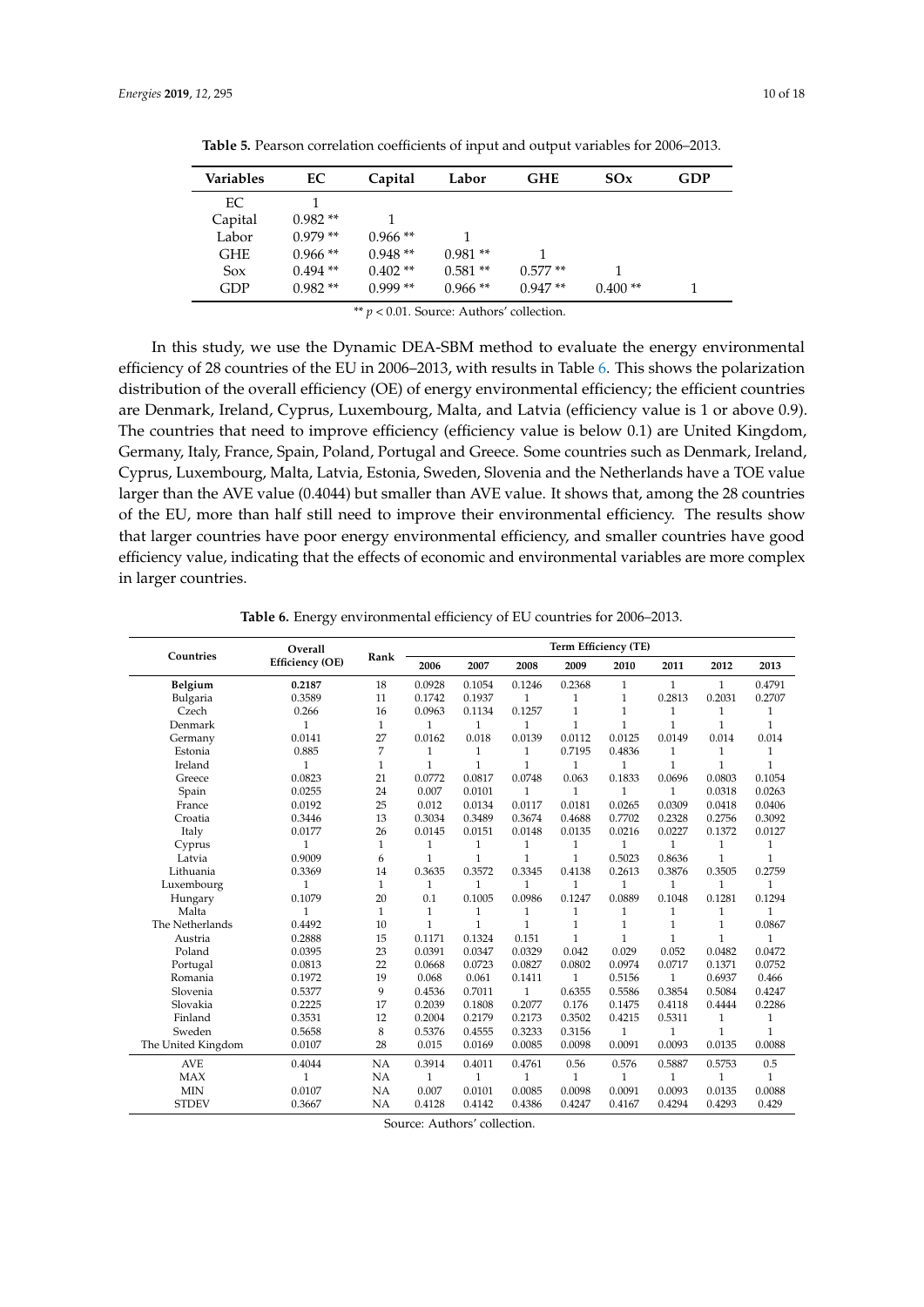The AVE value of term efficiency (TE) had the largest value (0.5887) in 2011, indicating that the overall energy environmental efficiency of EU countries was at an optimum during that year; it had the lowest value (0.3914) in 2006, meaning that the overall energy environmental efficiency of EU countries was the worst that year. The AVE of term efficiency shows a better interval in the period 2009–2012. The term efficiency values of Denmark, Ireland, Cyprus, Luxembourg and Malta became smaller from 2006 to 2013; the value of term efficiency equals 1, indicating stable energy environmental efficiency in these countries. The term efficiency values of Belgium, Bulgaria, Czech, Spain, the Netherlands, Austria, Romania, Slovenia, Finland and Sweden became larger; the value equals 1 or less than 0.1 for the period 2006–2013, showing unstable energy environmental efficiency in these countries, and so they must have more specific energy policies to make energy efficiency turn more stable. The term efficiencies of Germany, Greece, France, Italy, Lithuania, Hungary, Poland, Portugal, Slovakia and the United Kingdom changed very little, but the values were relatively lower than other countries. The values were less than 0.1, indicating that these countries must improve their strategies of energy environmental efficiency. The geographical distribution of these countries was split up between Western Europe and Eastern Europe. These results are consistent with cross multiple periods have a significant impact on environmental efficiency in Sueyoshi and Goto [\[16\]](#page-16-10). The traditional DEA of constant returns to scale (CRS) considers individual DMUs to find the set of virtual multipliers with the highest efficiency value under the same constraints, but it may cause multiple efficient DMUs with different virtual multipliers, its efficiency value is overall technical efficiency. The dynamic DEA approach is contained inputs and outputs of over multiple periods, and can utilize good or bad carry-over to find the effect of carry-over activities between two consecutive terms; it is a radial approach and can obtain non-uniform inputs and outputs' factor efficiencies; it is a good approach to evaluate energy and environmental efficiency that may have a cross-year continuity impact, so this study uses this approach.

The main factors leading to poor energy environmental efficiency were EC or GHE and SOx emissions in the EU countries. There are higher scores of emissions of GHE and SOx in countries like the United Kingdom and Germany. From the adjusted values of input items, output items, and carry-over, the United Kingdom, Germany, Italy, France and Portugal were less likely to have excess investment of input items, but, in order to improve environmental performance, they must reduce the undesirable outputs of GHE and SOx and increase carry-over of GCF during the period 2006–2013. However, Poland, Greece, Hungary, Slovakia, Lithuania and Croatia had excess input of EC and labor and thus must adjust the values of input items to the two, while reducing the undesirable outputs of GHE and SOx and increasing the desirable output of GDP.

The carry-over variable is GCF in this study, which can help us understand whether there will be good results into the next year. Thus, this value indicates the effect of efficiency across periods. Germany, Greece, Croatia, Italy, Lithuania, Poland, Portugal and the United Kingdom have to adjust the percentage makeup of more than four terms, shown in Table [7,](#page-11-0) which may lead to inefficiency in these periods for these countries. Although some previous research focused on dynamic DEA and using  $CO<sub>2</sub>$  emission in evaluating environmental performance [\[10–](#page-16-4)[13\]](#page-16-9), this study is also combined with a dynamic model and used bad outputs to assess environmental performance, and the dynamic SBM-DEA can find the effects of cross multiple periods of some variables. Therefore, this study is different from this research to use GCF as the carry-over. This may be affected by good output (GDP) and bad output (GHE and  $SO_x$ ), and find that the United Kingdom and Germany are relatively poor environmental efficiency, their carry-over adjustment percentages are relatively bigger, and GHE adjustment percentages are also relatively bigger. This indicates that these DMUs must work on environmental strategies to reduce bad output, these variables of input/output and carry-over can really find the mutual influence relationship in environmental performance within the period 2006–2013 in this study, these results will provide an important reference for the EU countries in formulating environmental strategies.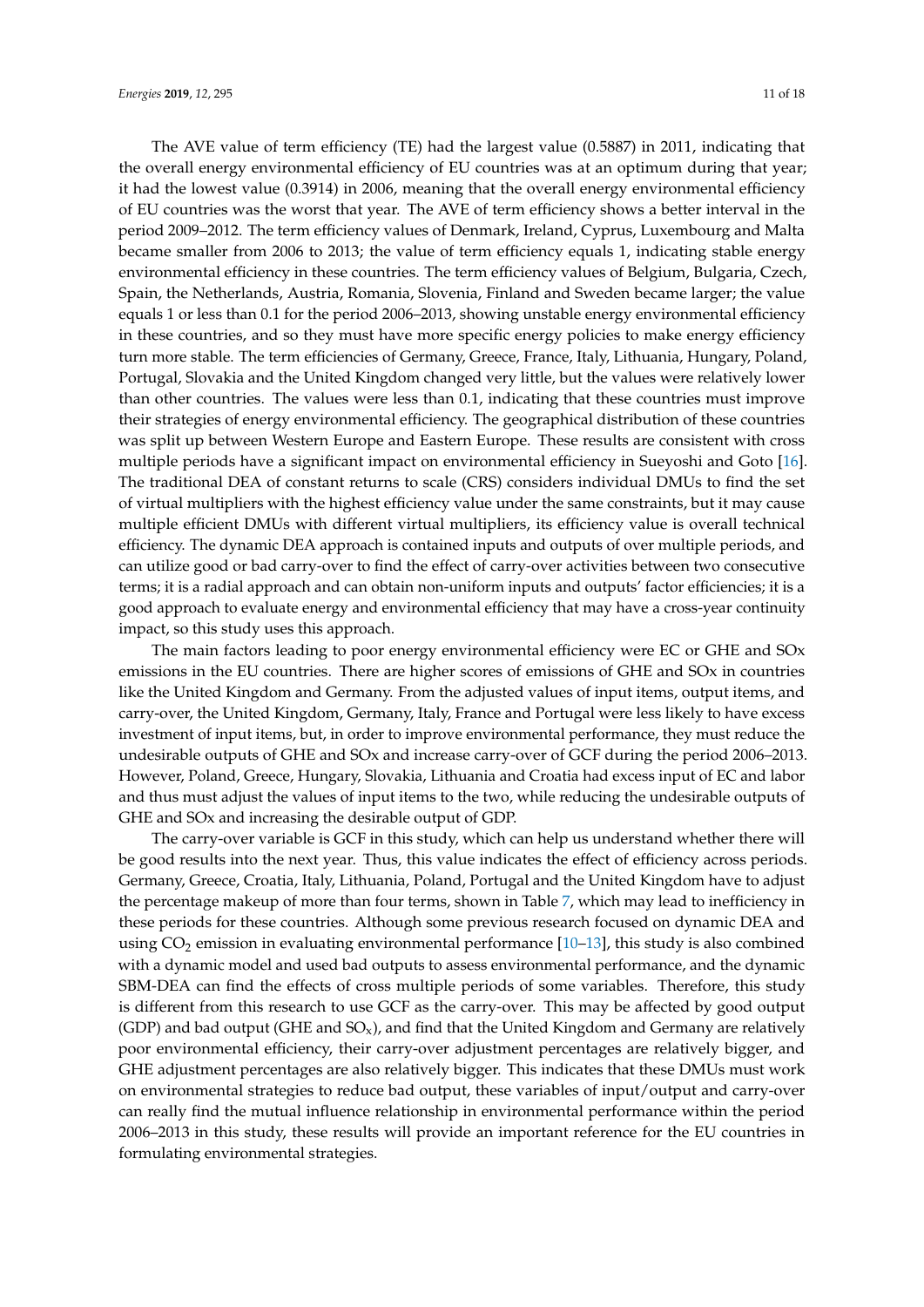<span id="page-11-0"></span>

| <b>DMU</b>            | 2006             | 2007             | 2008             | 2009           | 2010     | 2011             | 2012           | 2013     |
|-----------------------|------------------|------------------|------------------|----------------|----------|------------------|----------------|----------|
| Belgium               | 3.82             | $\mathbf{0}$     | $\mathbf{0}$     | $\overline{0}$ | $\theta$ | $\overline{0}$   | $\overline{0}$ | 1.98     |
| Bulgaria              | 0                | $\Omega$         | $\theta$         | $\Omega$       | 0        | 0                | 0              | 0.37     |
| Czech                 | 0                | 3.4              | $\theta$         | 0              | 0        | 0                | 0              | $\Omega$ |
| Denmark               | 0                | $\boldsymbol{0}$ | $\Omega$         | 0              | 0        | 0                | 0              | $\Omega$ |
| Germany               | 16.12            | 11.67            | 9.68             | 9.65           | 8.12     | 0                | 7.96           | 4.34     |
| Estonia               | $\boldsymbol{0}$ | $\boldsymbol{0}$ | $\mathbf{0}$     | 0              | $\theta$ | $\theta$         | 0              | $\Omega$ |
| Ireland               | 0                | 0                | $\Omega$         | 0              | U        | 0                | 0              | $\Omega$ |
| Greece                | 6.91             | 0                | $\mathbf{0}$     | 9.43           | 10.85    | 24.46            | 55.77          | 85.42    |
| Spain                 | $\Omega$         | 0                | $\theta$         | 0              | 0        | $\Omega$         | 7.9            | 15.12    |
| France                | 3.94             | 0                | $\theta$         | $\theta$       | 0        | 0                | 1.12           | $\Omega$ |
| Croatia               | $\mathbf{0}$     | 17.33            | $\theta$         | $\theta$       | 9.27     | 0                | 7.53           | 13.09    |
| Italy                 | 22.19            | 17.38            | 9.6              | 2.74           | 0        | $\Omega$         | 2.47           | 7.81     |
| Cyprus                | $\Omega$         | $\boldsymbol{0}$ | $\boldsymbol{0}$ | 0              | 0        | 0                | 0              | $\theta$ |
| Latvia                | 0                | 0                | $\theta$         | $\Omega$       | 33.5     | 0                | 0              | 0        |
| Lithuania             | 15.56            | 0                | $\mathbf{0}$     | 61.02          | 30.98    | 0                | 1.31           | $\Omega$ |
| Luxembourg            | 0                | 0                | 0                | 0              | 0        | 0                | 0              | 0        |
| Hungary               | 0                | 0                | $\Omega$         | 0              | 14.2     | 0                | 4.88           | 0        |
| Malta                 | U                | 0                | $\Omega$         | $\theta$       | $\theta$ | 0                | 0              | $\Omega$ |
| The Netherlands       | O                | $\Omega$         | $\Omega$         | 0              | 0        | 0                | 0              | 2.7      |
| Austria               | 6.95             | 0.33             | $\Omega$         | 0              | 0        | 0                | 0              | $\Omega$ |
| Poland                | 17.53            | $\mathbf{0}$     | 0                | 9.86           | 10.76    | 0                | 2.38           | 15.33    |
| Portugal              | 1.28             | 0                | $\Omega$         | 0              | 4.29     | 3.53             | 14.55          | 25.1     |
| Romania               | 18.64            | 0                | 0                | $\Omega$       | $\theta$ | $\boldsymbol{0}$ | 0.68           | $\theta$ |
| Slovenia              | $\Omega$         | 0                | $\mathbf{0}$     | $\Omega$       | 8.31     | $\Omega$         | 11.87          | 11.62    |
| Slovakia              | 1.72             | 0                | 0                | 0.78           | 0        | $\Omega$         | 7.2            | 8.69     |
| Finland               | 11.7             | 0                | 0                | 0              | 0        | 0                | 0              | 0        |
| Sweden                | 8.83             | $\Omega$         | $\Omega$         | $\Omega$       | $\Omega$ | $\Omega$         | $\Omega$       | 0        |
| The United<br>Kingdom | 33.64            | 26.75            | 33.52            | 41.06          | 22.69    | 18.81            | 12.05          | 6.64     |

**Table 7.** The carry-over adjustment percentage of all EU countries. Unit: %.

Source: Authors' collection.

The larger values of adjustment variables are 85.42% and 55.77% for Greece in 2012 and 2013. Greece and the United Kingdom have to adjust the GCF value over a multi-period, which also causes poor long-term energy environmental efficiency values. These countries must propose a better policy to increase GCF strategies, such as emphasizing changes of inventories and acquisitions in the measures of energy use and environmental protection.

In order to understand whether the effect of energy environmental efficiency exhibits geography differences between the east and west of the EU, we use the Wilcoxon test. We divide the geography into 14 east EU countries of Bulgaria, Czech, Estonia, Greece, Croatia, Cyprus, Latvia, Lithuania, Hungary, Malta, Poland, Romania, Slovenia and Slovakia (AVE of OE was 0.4485) and 14 west EU countries of Belgium, Denmark, Germany, Ireland, Spain, France, Italy, the Netherlands, Luxembourg, Austria, Portugal, Finland, Sweden and the United Kingdom. (AVE of OE was 0.3603). The Wilcoxon test *p*-value was 0.3533, showing that energy environmental efficiency values are not affected by the geographical location of the countries. The results are in Table [8.](#page-12-0)

We want to understand the effects of energy environmental efficiency in the different GDP values of EU countries, by using the GDP of predicted percentage (adjusted) values. We divide the group into higher growth GDP (HGDP) countries when they contain an AVE value larger than the total AVE value (0.97) in the period 2006–2013. This group includes Estonia, Spain, Cyprus, Latvia, Hungary, the Netherlands, Austria, Poland, Romania and Slovenia. The lower growth GDP countries (others) are Belgium and Bulgaria, etc. as shown in Table [9.](#page-12-1) This study use Imports/GDP as a verification variable to understand the relationship between external variables and environmental efficiency. These imports data come from Eurostat Statistics Explained [\[2\]](#page-15-1), the largest value is 14,481 million EUR of Germany, the least value is 12 million EUR of Latvia in 2013, this study divides groups into larger than average (is Imports/GDP larger than average value 0.3811% of these variables, and others are less than average,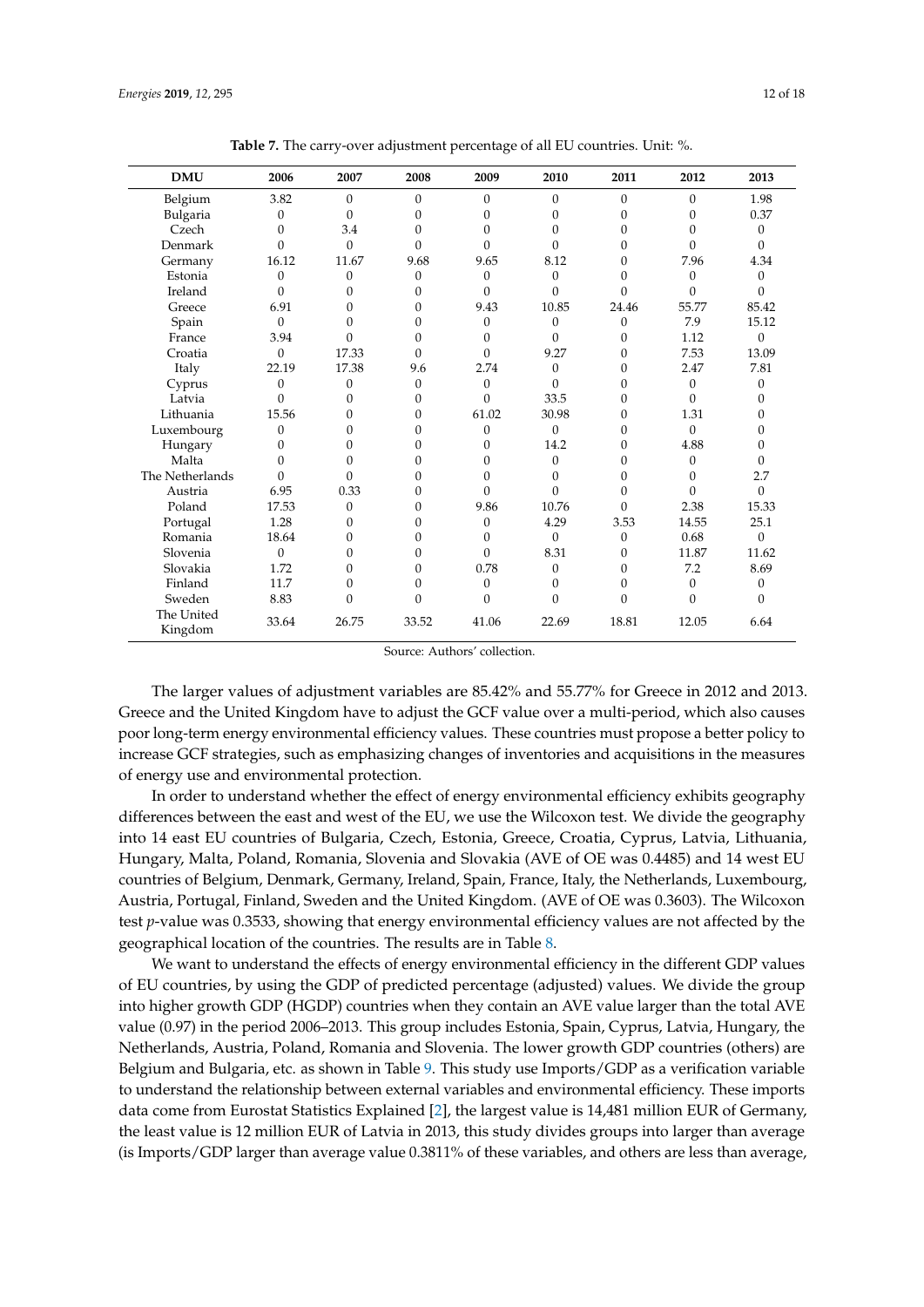<span id="page-12-0"></span>it shows in Table [8,](#page-12-0) and finds that there is no significant relationship between external variables and environmental efficiency.

| <b>Test Variable</b> | Classification                            | AVE of OE<br>Number |        | <b>Wilcoxon Test</b><br>$(p$ -Value) |  |
|----------------------|-------------------------------------------|---------------------|--------|--------------------------------------|--|
|                      | East area                                 | 14                  | 0.4485 |                                      |  |
| Geographical         | West area                                 | 14                  | 0.3603 | 0.3533                               |  |
|                      | <b>HGDP</b> countries                     | 10                  | 0.4432 |                                      |  |
| GDP                  | Others<br><b>HGHG</b> countries<br>others | 18                  | 0.3829 | 0.065                                |  |
|                      |                                           | 7                   | 0.0823 |                                      |  |
| <b>GHG</b>           |                                           | 21                  | 0.5118 | $0.0031$ **                          |  |
|                      | High SO <sub>x</sub> emissions            | 10                  | 0.0850 |                                      |  |
| SOx                  | others                                    | 18                  | 0.5557 | $0.0013$ **                          |  |
|                      | <b>HRE</b>                                | 10                  | 0.1532 |                                      |  |
| <b>RF</b>            | others                                    | 18                  | 0.5440 | $0.0064$ **                          |  |
| Imports/GDP          | Larger than average                       | 9                   | 0.4815 | 0.8830                               |  |
|                      | others                                    | 19                  | 0.5088 |                                      |  |

**Table 8.** The Wilcoxon test on AVE of OE.

\* *p* < 0.05, \*\* *p* < 0.01, \*\*\* *p* < 0.001. Source: Authors' collection.

<span id="page-12-1"></span>

| Year               |                  |                  |                  |                  |                  |                  |                  |                  |              |
|--------------------|------------------|------------------|------------------|------------------|------------------|------------------|------------------|------------------|--------------|
| <b>DMU</b>         | 2006             | 2007             | 2008             | 2009             | 2010             | 2011             | 2012             | 2013             | <b>AVE</b>   |
| Belgium            | $\boldsymbol{0}$ | $\boldsymbol{0}$ | $\boldsymbol{0}$ | $\boldsymbol{0}$ | $\boldsymbol{0}$ | 0                | $\mathbf{0}$     | $\boldsymbol{0}$ | 0.00         |
| Bulgaria           | $\boldsymbol{0}$ | $\boldsymbol{0}$ | $\boldsymbol{0}$ | 0                | $\boldsymbol{0}$ | 0                | $\mathbf{0}$     | $\theta$         | 0.00         |
| Czech              | 0                | $\theta$         | $\mathbf{0}$     | $\boldsymbol{0}$ | $\mathbf{0}$     | $\boldsymbol{0}$ | $\theta$         | $\theta$         | 0.00         |
| Denmark            | 0                | $\theta$         | $\Omega$         | $\boldsymbol{0}$ | $\theta$         | $\overline{0}$   | $\Omega$         | $\Omega$         | 0.00         |
| Germany            | 0                | $\theta$         | $\Omega$         | $\overline{0}$   | $\mathbf{0}$     | $\overline{0}$   | $\Omega$         | $\Omega$         | 0.00         |
| Estonia            | 0                | $\theta$         | $\mathbf{0}$     | $\theta$         | 9.11             | 3.09             | $\mathbf{0}$     | $\boldsymbol{0}$ | 1.53         |
| Ireland            | 0                | $\boldsymbol{0}$ | $\boldsymbol{0}$ | 0.56             | 0.24             | 0                | $\mathbf{0}$     | $\theta$         | 0.10         |
| Greece             | 0                | $\theta$         | $\mathbf{0}$     | $\mathbf{0}$     | $\mathbf{0}$     | $\boldsymbol{0}$ | $\mathbf{0}$     | $\boldsymbol{0}$ | 0.00         |
| Spain              | 3                | 2.53             | $\mathbf{0}$     | 4.74             | 4.03             | 1.47             | 4.19             | 2.44             | 2.80         |
| France             | $\Omega$         | $\theta$         | $\Omega$         | $\overline{0}$   | $\boldsymbol{0}$ | $\boldsymbol{0}$ | $\theta$         | $\boldsymbol{0}$ | 0.00         |
| Croatia            | 2.48             | $\theta$         | $\Omega$         | 0                | $\mathbf{0}$     | $\overline{0}$   | $\theta$         | $\Omega$         | 0.31         |
| Italy              | $\mathbf{0}$     | $\mathbf{0}$     | 0.25             | $\overline{0}$   | $\mathbf{0}$     | 0.21             | $\Omega$         | $\theta$         | 0.06         |
| Cyprus             | 3.81             | 4.51             | 4.33             | 8.24             | 3.41             | 1.98             | 3.59             | 3.53             | 4.18         |
| Latvia             | 5.51             | 4.25             | 3.15             | 0                | 1.02             | 1.63             | 4.81             | 4.25             | 3.08         |
| Lithuania          | $\boldsymbol{0}$ | $\boldsymbol{0}$ | 0.55             | 0                | $\mathbf{0}$     | $\boldsymbol{0}$ | $\mathbf{0}$     | 0                | 0.07         |
| Luxembourg         | $\boldsymbol{0}$ | $\theta$         | 3.09             | $\overline{0}$   | $\mathbf{0}$     | $\overline{0}$   | $\mathbf{0}$     | $\theta$         | 0.39         |
| Hungary            | 3.1              | 2.32             | 4.82             | 0.79             | 0.94             | 0.98             | 4.85             | 1.46             | 2.41         |
| Malta              | $\Omega$         | $\theta$         | 2.33             | 1.17             | $\mathbf{0}$     | 0                | $\mathbf{0}$     | 0.39             | 0.49         |
| The Netherlands    | 4.99             | 4.56             | 6.43             | 0                | 2.99             | $\boldsymbol{0}$ | 3.3              | 0.67             | 2.87         |
| Austria            | 2.36             | 1.39             | 2.05             | 0                | 0.29             | 1.41             | 2.8              | 1.11             | 1.43         |
| Poland             | $\mathbf{0}$     | $\theta$         | 0.45             | 0                | 2.86             | $\boldsymbol{0}$ | 5.73             | 5.38             | 1.80         |
| Portugal           | 0.29             | $\theta$         | 0.05             | $\boldsymbol{0}$ | $\boldsymbol{0}$ | $\boldsymbol{0}$ | 4.84             | 2.59             | 0.97         |
| Romania            | 3.68             | 3.02             | 3.99             | 3.14             | $\mathbf{0}$     | 0.3              | 2.64             | 2.96             | 2.47         |
| Slovenia           | 1.45             | 1.67             | $\Omega$         | $\theta$         | $\theta$         | $\theta$         | 3.89             | 3.08             | 1.26         |
| Slovakia           | $\boldsymbol{0}$ | $\boldsymbol{0}$ | 0.33             | 0.86             | 0.74             | 1.83             | 0.63             | 0.39             | 0.60         |
| Finland            | $\boldsymbol{0}$ | $\boldsymbol{0}$ | $\boldsymbol{0}$ | $\mathbf{0}$     | $\boldsymbol{0}$ | 0                | 0.04             | 0.65             | 0.09         |
| Sweden             | 0                | $\boldsymbol{0}$ | 0                | $\boldsymbol{0}$ | $\boldsymbol{0}$ | 0                | 0                | 0.57             | 0.07         |
| The United Kingdom | $\overline{0}$   | $\boldsymbol{0}$ | $\mathbf{0}$     | 1.21             | $\boldsymbol{0}$ | $\boldsymbol{0}$ | $\boldsymbol{0}$ | 0                | 0.15         |
| AVE of year        | 1.1              | 0.87             | 1.14             | 0.74             | 0.92             | 0.47             | 1.48             | 1.05             | 0.97         |
| <b>MAX</b>         | 5.51             | 4.56             | 6.43             | 8.24             | 9.11             | 3.09             | 5.73             | 5.38             | 4.18         |
| <b>MIN</b>         | 0                | $\theta$         | $\mathbf{0}$     | $\boldsymbol{0}$ | $\mathbf{0}$     | 0                | $\mathbf{0}$     | $\boldsymbol{0}$ | $\mathbf{0}$ |

**Table 9.** Adjusted GDP value of EU countries. Unit: %.

Source: Authors' collection.

The results of the Wilcoxon test of GDP are in Table [8.](#page-12-0) The *p*-value of 0.065 indicates no overall significant difference in the EU countries. The most significant relationship is in 2013, where the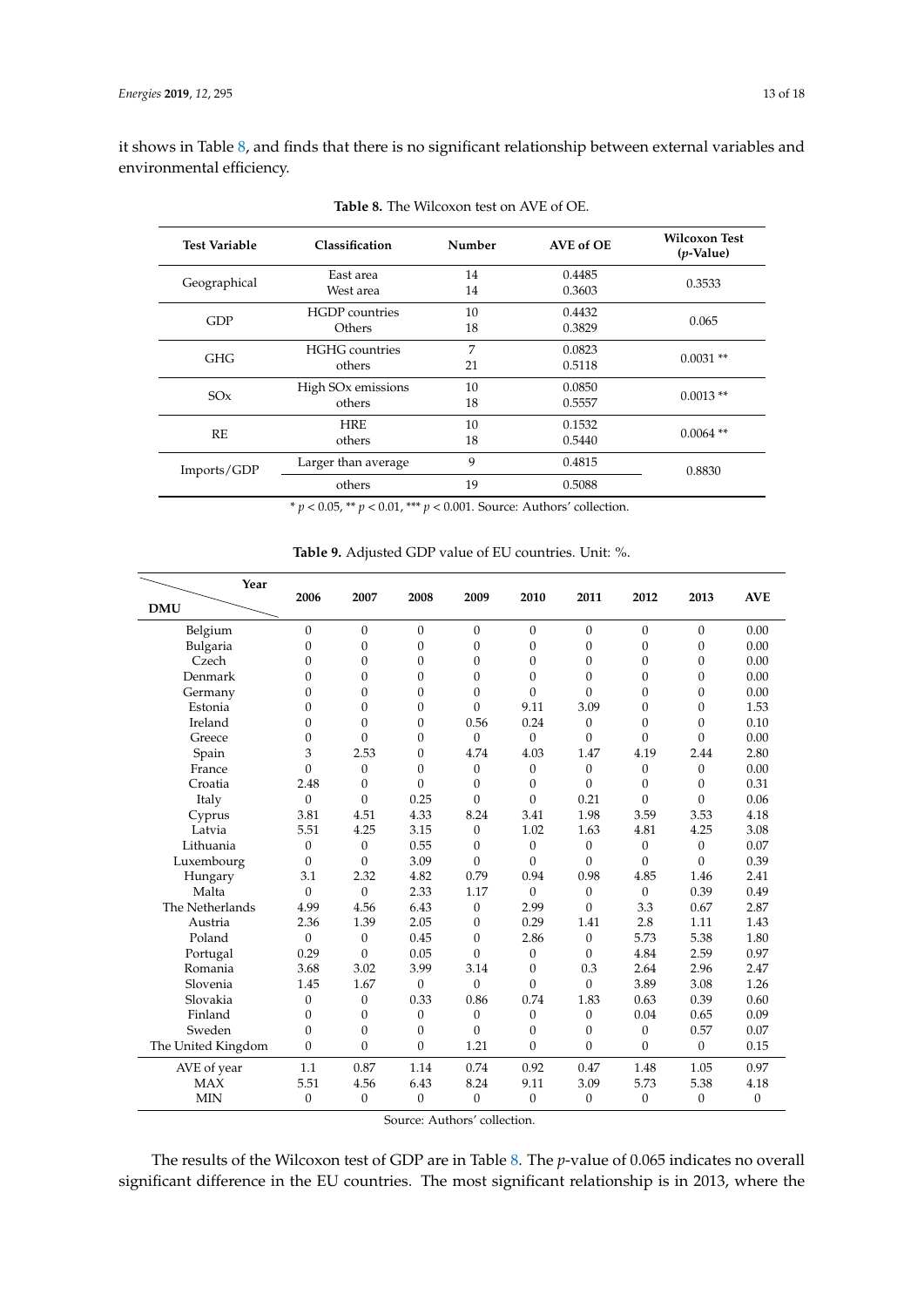*p*-value is 0.0011\*\*. The energy environmental efficiency of the HGDP countries (0.5180) was higher than others (0.4600), followed by 2012 with a *p*-value of 0.0123\*, and 2006 and 2007 which are at 0.0129\*. These results are consistent with GDP and bad outputs have a significant impact on environmental efficiency in Dritsaki and Dritsaki [\[4\]](#page-15-3).

The higher GHE (HGHE) countries have an adjustment percentage larger than 20%. They include Portugal, Poland, Spain, France, Italy, Germany and the United Kingdom. The other countries (adjustment percentage lower than 20%) are also in Table [10.](#page-13-0) The results of the Wilcoxon test are in Table [8,](#page-12-0) where the *p*-value is 0.0031\*\*, confirming that the energy environmental efficiency of the other EU countries (0.5118) is significantly better than that of HGHG countries (0.0823). The most significant relationship is in 2013, where the *p*-value is 0.0005\*\*\*, followed by 2012 with a *p*-value of 0.0048\*\*, and 2006 and 2007 at 0.0060\*\*.

<span id="page-13-0"></span>

| Year               |                  |          |                  |                  |                  |                  |                  |                |            |
|--------------------|------------------|----------|------------------|------------------|------------------|------------------|------------------|----------------|------------|
| <b>DMU</b>         | 2006             | 2007     | 2008             | 2009             | 2010             | 2011             | 2012             | 2013           | <b>AVE</b> |
| Belgium            | $\boldsymbol{0}$ | $\theta$ | $\boldsymbol{0}$ | $\boldsymbol{0}$ | $\boldsymbol{0}$ | $\boldsymbol{0}$ | $\theta$         | 0              | 0.00       |
| Bulgaria           | $\mathbf{0}$     | $\theta$ | 0                | $\mathbf{0}$     | 0                | $\theta$         | $\theta$         | 0              | 0.00       |
| Czech              | $\mathbf{0}$     | $\theta$ | 0                | $\mathbf{0}$     | $\boldsymbol{0}$ | $\theta$         | $\theta$         | 0              | 0.00       |
| Denmark            | $\boldsymbol{0}$ | $\theta$ | 0                | $\boldsymbol{0}$ | 0                | $\theta$         | $\boldsymbol{0}$ | 0              | 0.00       |
| Germany            | $\Omega$         | $\theta$ | $\boldsymbol{0}$ | $\Omega$         | $\theta$         | $\theta$         | $\mathbf{0}$     | 0              | 0.00       |
| Estonia            | $\Omega$         | $\Omega$ | $\overline{0}$   | $\Omega$         | 0.58             | 0.13             | $\mathbf{0}$     | 0              | 0.09       |
| Ireland            | $\theta$         | $\Omega$ | $\overline{0}$   | 0.31             | 0.42             | $\theta$         | $\theta$         | $\overline{0}$ | 0.09       |
| Greece             | 1.37             | 2.13     | 3.88             | 3.88             | 0                | $\theta$         | $\theta$         | 0              | 1.41       |
| Spain              | $\overline{2}$   | 0.64     | 0                | 1.04             | 1.32             | 2.93             | 1.77             | 2.6            | 1.54       |
| France             | $\Omega$         | $\Omega$ | 0                | $\boldsymbol{0}$ | $\theta$         | $\theta$         | $\theta$         | 21.33          | 2.67       |
| Croatia            | 2.38             | 1.43     | $\overline{0}$   | $\boldsymbol{0}$ | 0                | 1.16             | 3.06             | 2.26           | 1.29       |
| Italy              | 6.4              | 5.85     | 6.05             | 2.91             | 2.13             | 1.44             | $\theta$         | $\overline{0}$ | 3.10       |
| Cyprus             | 4.21             | 3.35     | 3.14             | 1.61             | 0.5              | 4.99             | 4.15             | 3.86           | 3.23       |
| Latvia             | 2.29             | 2.43     | 2.83             | 1.63             | 3.32             | 1.99             | 2.48             | 3.65           | 2.58       |
| Lithuania          | 15.55            | 13.61    | 11.68            | $\boldsymbol{0}$ | $\mathbf{0}$     | $\boldsymbol{0}$ | $\boldsymbol{0}$ | 0              | 5.11       |
| Luxembourg         | 15.89            | 13.46    | 11.32            | $\boldsymbol{0}$ | $\theta$         | $\Omega$         | $\boldsymbol{0}$ | 0              | 5.08       |
| Hungary            | 5.56             | 6.79     | 5.21             | 7.55             | 8.22             | 2.6              | $\overline{2}$   | 6.24           | 5.52       |
| Malta              | 17.93            | 15.58    | 13.2             | 5.92             | $\overline{0}$   | $\theta$         | $\theta$         | 1.83           | 6.81       |
| The Netherlands    | 12.95            | 16.63    | 6.92             | $\boldsymbol{0}$ | 0.95             | $\theta$         | 0.23             | 1.64           | 4.92       |
| Austria            | 14.89            | 12.94    | 14.86            | 11.57            | 14.72            | 12.51            | 10.5             | 10.9           | 12.86      |
| Poland             | 18.48            | 17.11    | 18.84            | 21.83            | 6.21             | 22.2             | 19.64            | 14.96          | 17.41      |
| Portugal           | 26.33            | 23.77    | 20.45            | 22.2             | 16.77            | 25.4             | 11.65            | 23.19          | 21.22      |
| Romania            | 70.88            | 81.44    | 85.44            | 62.91            | 91.72            | 57.79            | 62.05            | 66.42          | 72.33      |
| Slovenia           | 83.18            | 47.38    | $\overline{0}$   | $\boldsymbol{0}$ | $\boldsymbol{0}$ | $\theta$         | 54.56            | 71.31          | 32.05      |
| Slovakia           | 183.65           | 162.7    | 185.8            | 121.32           | 84.77            | 73.71            | 53.63            | 52.36          | 114.74     |
| Finland            | 165.02           | 161.55   | 162.76           | 177.67           | 110.85           | 106.37           | 15.36            | 184.66         | 135.53     |
| Sweden             | 100              | 100      | 100              | 100              | 100              | 100              | 100              | 100            | 100.00     |
| The United Kingdom | 161.26           | 148.07   | 280.58           | 252.16           | 268.36           | 254.11           | 166.41           | 253.53         | 223.06     |
| AVE of year        | 32.51            | 29.89    | 33.32            | 28.38            | 25.39            | 23.83            | 18.12            | 29.31          | 27.59      |

**Table 10.** Adjustment percentage of GHG in EU countries. Unit: %.

Note: 1. In this study, the GHE and SOx of unintended outputs are used as the largest annual changes of emissions of the DMU as the base and to calculate the relative emissions value, i.e., the GHE adjustment value equals the MAX value of GHE emissions of the DMU—original emissions value of each DMU + 1. 2. The largest value of GHE emissions is Germany for 2006–2013, and we let the Germany adjustment percentage be 100%. The relative adjustment value of each DMU is in this table. Source: Authors' collection.

As with the same method with GHE, the SOx emissions were divided into high SOx emission countries (predicted to reduce emissions by more than 10%), are the Netherlands, Hungary, Greece, Portugal, Poland, Spain, France, Italy, Germany and the United Kingdom, and there are 18 countries remaining. The results of the Wilcoxon test are in Table [8.](#page-12-0) The *p*-value is 0.0013\*\*, confirming that the energy environmental efficiency of the other EU countries is significantly better than that of high SOx emissions' countries. The most significant relationships are in 2006, 2007, and 2012, where the *p*-values are 0.0006\*\*\*, followed by 2013 with a *p*-value of 0.0011\*\*, and 2011 at 0.0079\*\*.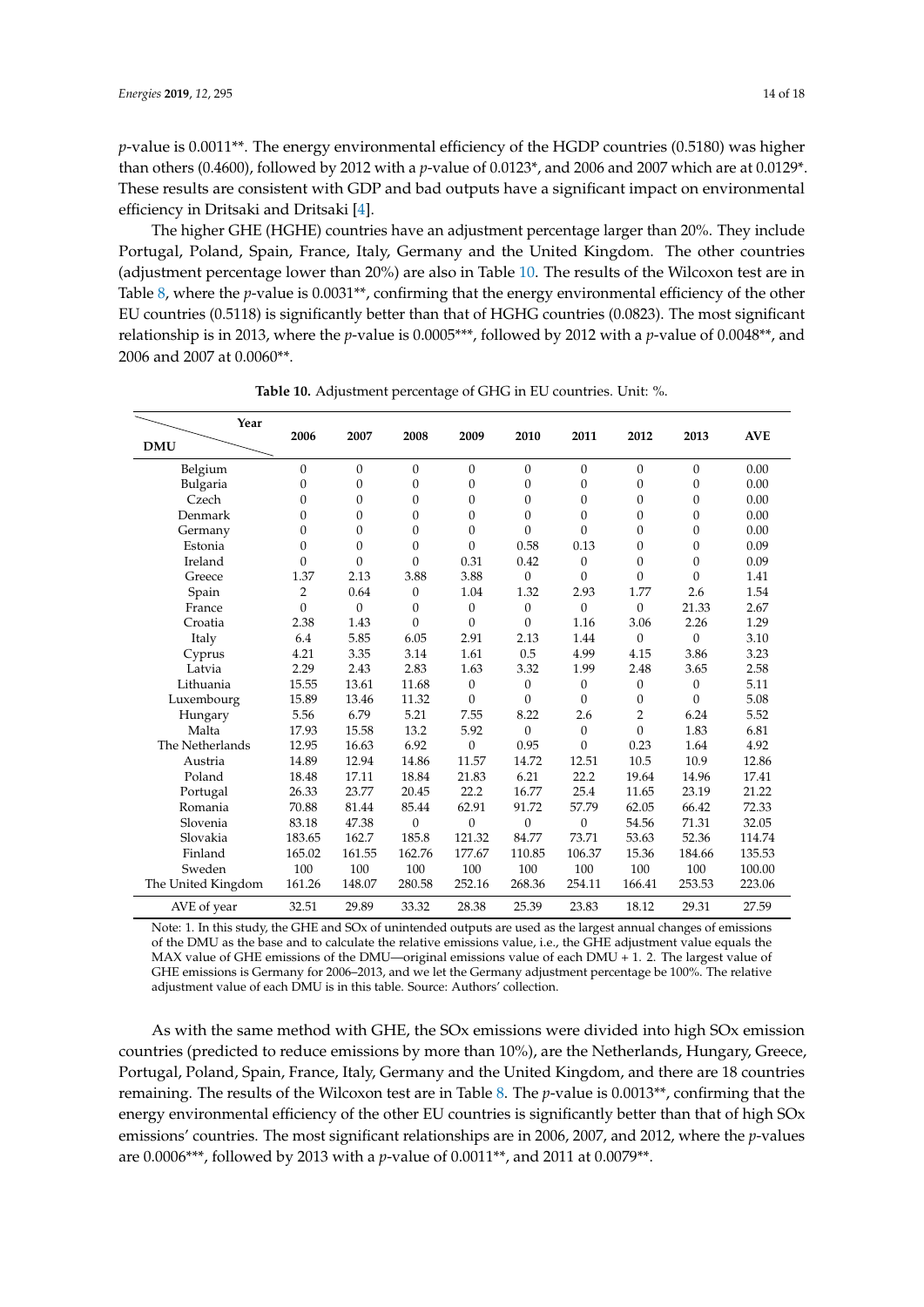As shown in Table [10,](#page-13-0) the GHG emissions of Denmark, Ireland, Cyprus, Luxembourg and Malta are not adjusted for the whole period of 2006–2013. The larger values of reducing GHE emissions are for the United Kingdom, France, Germany and Italy during this time. The largest value of reducing GHE emissions is 280.58% for the United Kingdom in 2008, and the largest AVE value of reducing GHE emissions is also 223.03% for the United Kingdom over the period 2006–2013. The MAX of AVE value of overall countries is 33.32% in 2008, and the MIN value is 18.12% in 2012.

The study of renewable energy (RE) and how it affects energy environmental efficiency is an important issue. To further understand the energy environmental efficiency of RE use in the EU countries, we divide them into a higher RE (HRE) group if the AVE value is larger than the AVE of all countries; and the others group has an AVE value lower than the AVE of all countries in the same period. According to the EU statistics, the AVE value was 128.334 million TOE, and, for 2007–2013, the order is 138.351, 148.695, 156.808, 173.748, 170.919, 187.271, and 197.884 million. The HRE group contains Germany, the United Kingdom, France, Italy, Spain, Finland, Sweden, Austria, Poland and Romania; the others contain Belgium, Czech, Denmark, Estonia, Greece, Hungary, Ireland, Luxembourg, the Netherlands, Portugal, Latvia, Lithuania, Malta, Cyprus, Bulgaria, Croatia, Slovakia and Slovenia. For the strategy of RE utilization in EU, the countries must pay attention to the benefits of RE utilization and reducing GHE, promote the development of effective EC patterns, and improve the development of RE utilization to achieve the goal of reducing GHE. Through the data / sample period ends in 2013 of this study, but the European Environment Agency (EEA) [\[45\]](#page-17-14) proposed that the emissions of undesirable gas still have no significant reduction trend during 2013–2016, the results show in Appendix [A](#page-15-4) that the undesirable gas is contained SOx, COx, NH3, non-methane volatile organic compounds (NMVOC) and fine particle (PM2.5). The GDP of economic index that continues to maintain stable development in 2010–2016 is about 17 trillion US\$; therefore, the issues of economic development and environmental protection must continue to be concerned. These results are still significantly linked to the period set 2006–2013 in this study.

#### <span id="page-14-0"></span>**5. Conclusions and Policy Implications**

This research uses the dynamic DEA model to measure the energy environmental efficiency of 28 countries in the EU from 2006 to 2013. The results provide a reference for them develop an energy policy. When countries exhibit inefficiency for the overall period or in certain years, then they can think of how to improve and adjust the input variables (EC, capital, and labor) and the carry-over variable of GCF, so that they can achieve high efficiency. The EU can also consider how to reduce GHE and Sox emissions of undesirable outputs and to raise GDP through an increase of desirable outputs. The energy environmental efficiencies of the 28 countries present a polarized distribution, in which more than half need to improve their efficiency. Denmark, Ireland, Cyprus, Luxembourg and Malta are the best energy environmental efficiency, these values of efficiency are equal to 1. The worst inefficiency is United Kingdom, Germany, Italy, France and Spain, the overall values of environmental efficiency are 0.0107, 0.0141, 0.0177, 0.0192 and 0.0255 in periods 2006–2013. Moreover, Latvia, Spain, Sweden, Bulgaria, Austria, Czech, Belgium, the Netherlands, Finland and Austria show larger changes in efficiency value during the period 2006–2013. The overall efficiency from 2009 to 2012 turns better, but the global financial crisis and its after-effects occurred during most of this time. Thus, the economic downturn led to relatively good energy and environmental efficiency.

We use the Wilcoxon test method to analyze the effects of geography on energy environmental efficiency for eastern and western Europe. The results showed that the effect is not significant (*p*-value = 0.3533) for the EU countries over the whole time. The overall efficiency less than average value 0.4044, had Belgium and Bulgaria, etc. 18 countries, the reasons for inefficiency were due to excessive EC, the projection difference (%) in order 50.89, 50.54, 32.77, 41.27, 35.11, 35.29, 33.90 and 53.50 in periods 2006–2013, indicating that energy consumption is a main factor in environmental inefficiency, so we suggest the EU countries should promote the strategy of energy conservation and reducing GHE emissions. These countries can focus on industries and countries with higher discharges of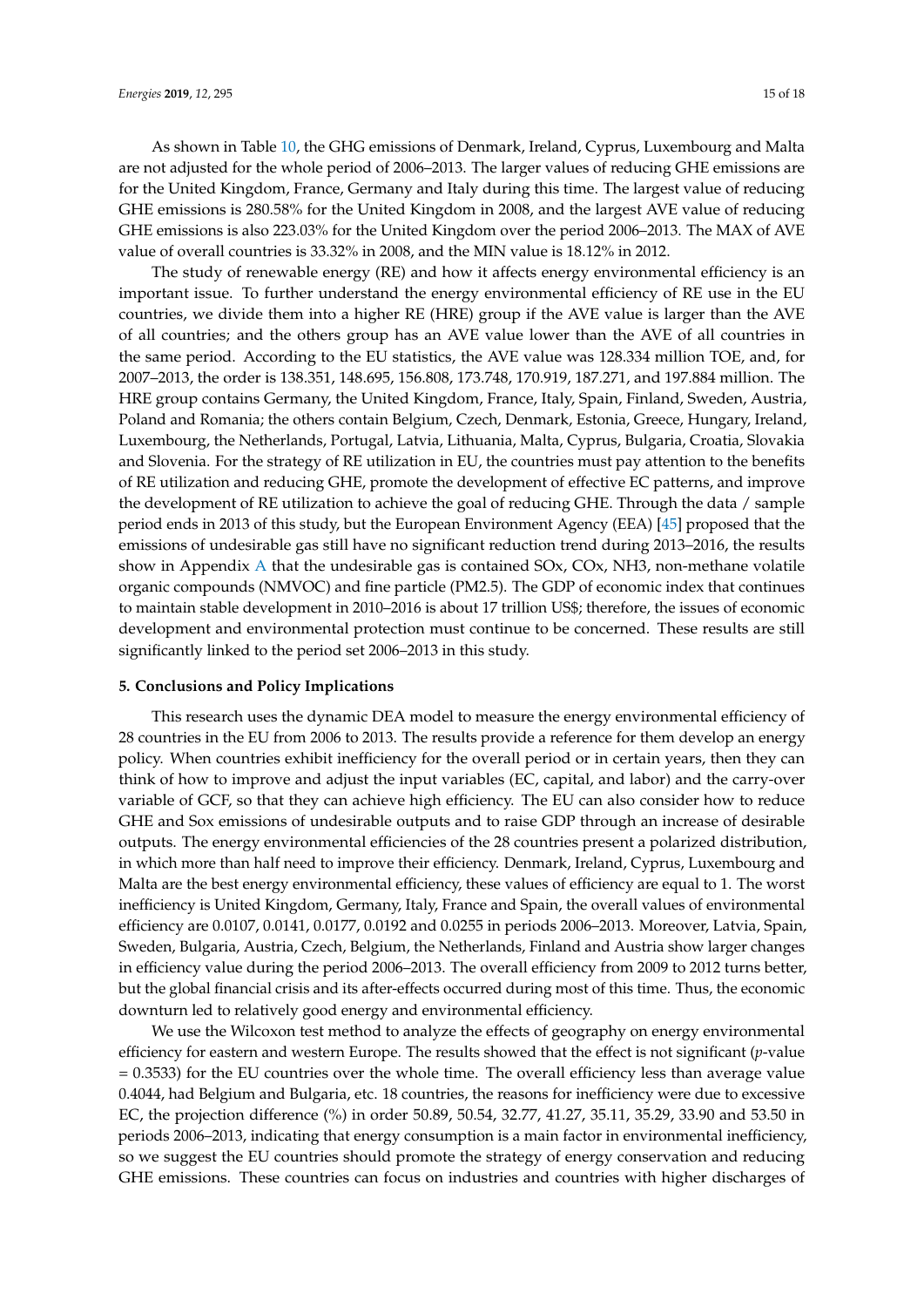carbon dioxide, in order to improve their efficiency in energy use, to reduce carbon emissions, and thus to control GHE emissions. The EU countries must propose an effective constraints policy that reduces internal resistance and cohesion consensus of all countries and effectively enhances energy and environmental efficiency.

The major economic countries of EU, such as United Kingdom, Germany, Italy and France, have a low efficiency score due to higher emissions of GHE and Sox, and the adjustment difference (%) is 148.07, 100, 165.02 and 183.65. However, decreasing the pollutants of GHE and Sox is required to achieve a certain economic level, which can slightly improve energy environmental efficiency. It could be found that Sox emissions may be related to industry, metal manufacturing, mining, etc., such as Poland being the country with the greatest Sox emissions in the 28 EU countries. Therefore, it may be a good way for the EU to formulate policies of reducing emissions that target these sectors and focus on controlling Sox and other pollutant emissions. The AVE value of the others group was significantly better than the HRE group in RE utilization. Hence, a strategy of energy environmental efficiency in EU must pay attention to the benefits of RE utilization and reducing GHE, promote the development of effective EC patterns, and improve the development of RE utilization to achieve the goal of reducing GHE. The shortcomings of this study are that it can't deal with the largest efficiency being equal to 1 and statistical interval problems. To solve these problems, future researchers can choose to use a resampling super DEA approach, but these methods have significant differences in the direction of the discussion.

**Author Contributions:** Conceptualization, J.C.H., C.C.L., Y.L. and Y.H.C.; Methodology, J.C.H., C.C.L., Y.L. and Y.H.C.; Software, Y.H.C.; Validation, J.C.H., C.C.L., Y.L., Y.H.C. and Y.S.X.; Formal Analysis, J.C.H. and Y.H.C.; Investigation, Y.H.C.; Resources, Y.L.; Data Curation, J.C.H., Y.L., Y.H.C. and Y.S.X.; Writing—Original Draft Preparation, J.C.H., C.C.L., Y.H.C. and Y.S.X.; Writing—Review and Editing, J.C.H. and Y.H.C.; Visualization, J.C.H.; Supervision, Y.H.C.; Project Administration, J.C.H., Y.L. and Y.H.C.; Funding Acquisition, J.C.H., C.C.L., Y.L. and Y.H.C.

**Funding:** This study was supported by the National Natural Science Foundation of China (NO.71773082).

**Conflicts of Interest:** The authors declare no conflict of interest.

#### <span id="page-15-4"></span>**Appendix A**

| Variables           | 1990 | 2010  | 2011  | 2012  | 2013  | 2014  | 2015  | 2016  |
|---------------------|------|-------|-------|-------|-------|-------|-------|-------|
| Sox                 | 100  | 17    | 16    | 15    | 13    | 12    | 11    | 9     |
| <b>Nox</b>          | 100  | 53    | 50    | 49    | 46    | 45    | 44    | 42    |
| NH <sub>3</sub>     | 100  | 76    | 76    | 75    | 75    | 75    | 77    | 77    |
| <b>NMVOC</b>        | 100  | 45    | 43    | 42    | 41    | 39    | 39    | 38    |
| PM2.5               | 100  | 85    | 79    | 80    | 78    | 73    | 73    | 72    |
| GDP (trillion US\$) | 7.57 | 16.99 | 18.35 | 17.29 | 17.03 | 18.64 | 16.42 | 17.29 |

**Table A1.** The emissions of air pollutants index of European Union Countries.

Source: European environment agency (EEA)

#### **References**

- <span id="page-15-0"></span>1. International Energy Agency. *World Energy Outlook and Energy Efficiency 2015*; International Energy Agency: Paris, France, 2015.
- <span id="page-15-1"></span>2. Eurostat Statistics Explained. *Greenhouse Gas Emission Statistics—Emission Inventories*; European Commission: Brussels, Belgium, 2018.
- <span id="page-15-2"></span>3. International Energy Agency. *World Energy Outlook and Energy Efficiency 2017*; International Energy Agency: Paris, France, 2017.
- <span id="page-15-3"></span>4. Dritsaki, C.; Dritsaki, M. Causal Relationship between Energy Consumption, Economic Growth and CO<sub>2</sub> Emissions: A Dynamic Panel Data Approach. *Int. J. Energy Econ. And Policy* **2014**, *4*, 125–136.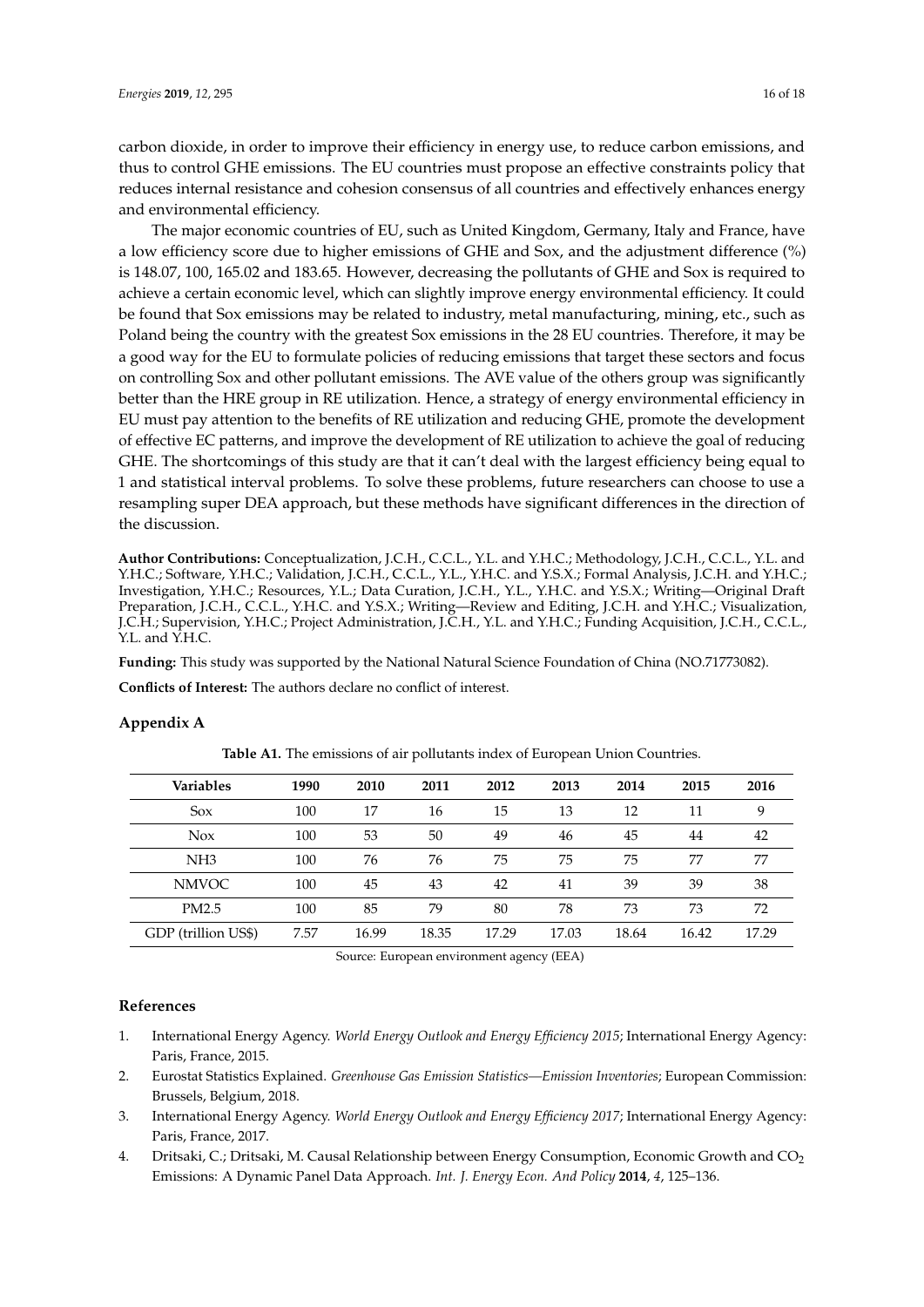- <span id="page-16-0"></span>5. Yu, M.C.; Wang, C.N.; Ho, N.N. A Grey Forecasting Approach for the Sustainability Performance of Logistics Companies. *Sustainability* **2016**, *8*, 866. [\[CrossRef\]](http://dx.doi.org/10.3390/su8090866)
- <span id="page-16-1"></span>6. Singh, S.K.; Bajpai, V.K.; Garg, T.K. Measuring Productivity Change in Indian Coal-fired Electricity Generation: 2003–2010. *Int. J. Energy Sect. Manag.* **2013**, *7*, 46–64. [\[CrossRef\]](http://dx.doi.org/10.1108/17506221311316470)
- 7. Bai, Y.; Niu, J.; Hao, Y. Research of Regional Energy Efficiency Based on Undesirable Outputs and Its Influential Factors: A Case of Western China. *Energy Procedia* **2012**, *16*, 802–809. [\[CrossRef\]](http://dx.doi.org/10.1016/j.egypro.2012.01.129)
- <span id="page-16-2"></span>8. Sueyoshi, T.; Goto, M. Efficiency-Based Rank Assessment for Electric Power Industry: A Combined Use of Data Envelopment Analysis (DEA) and DEA-Discriminant Analysis (DA). *Energy Econ.* **2012**, *34*, 634–644. [\[CrossRef\]](http://dx.doi.org/10.1016/j.eneco.2011.04.001)
- <span id="page-16-3"></span>9. Woo, C.; Chung, Y.; Chun, D.; Seo, H.; Hong, S. The Static and Dynamic Environmental Efficiency of Renewable Energy: A Malmquist Index Analysis of OECD Countries. *Renew. Sustain. Energy Rev.* **2015**, *47*, 367–376. [\[CrossRef\]](http://dx.doi.org/10.1016/j.rser.2015.03.070)
- <span id="page-16-4"></span>10. Zhao, C.B. Does Regulation on CO2 Emissions Influence Productivity Growth? –The Empirical Test Based on DEA Analysis. *Energy Procedia* **2012**, *16*, 667–672. [\[CrossRef\]](http://dx.doi.org/10.1016/j.egypro.2012.01.108)
- <span id="page-16-5"></span>11. Sueyoshi, T.; Goto, M. Environmental Assessment on Coal-Fired Power Plants in U.S. North-east Region by DEA Non-Radial Measurement. *Energy Econ.* **2015**, *50*, 125–139. [\[CrossRef\]](http://dx.doi.org/10.1016/j.eneco.2015.04.016)
- <span id="page-16-8"></span>12. Shabani, A.; Saen, R.F.; Torabipour, S.M.R. A New Data Envelopment Analysis (DEA) Model to Select Eco-efficient Technologies in the Presence of Undesirable Outputs. *Clean Technol. Environ. Policy* **2014**, *16*, 513–525. [\[CrossRef\]](http://dx.doi.org/10.1007/s10098-013-0652-0)
- <span id="page-16-9"></span>13. Kuo, H.F.; Chen, H.L.; Tsou, K.W. Analysis of Farming Environmental Efficiency Using a DEA Model with Undesirable Outputs. *APCBEE Procedia* **2014**, *10*, 154–158. [\[CrossRef\]](http://dx.doi.org/10.1016/j.apcbee.2014.10.034)
- <span id="page-16-6"></span>14. Goto, M.; Otsuka, A.; Sueyoshi, T. DEA (Data Envelopment Analysis) Assessment of Operational and Environmental Efficiencies on Japanese Regional Industries. *Energy* **2014**, *66*, 535–549. [\[CrossRef\]](http://dx.doi.org/10.1016/j.energy.2013.12.020)
- <span id="page-16-7"></span>15. U.S. Energy Information Administration. *U.S. Energy-Related Carbon Dioxide Emissions*; Independent Statistic & Analysis; U.S. Energy Information Administration: Washington, DC, USA, 2016.
- <span id="page-16-10"></span>16. Sueyoshi, T.; Goto, M. DEA Approach for Unified Efficiency Measurement: Assessment of Japanese Fossil Fuel Power Generation. *Energy Econ.* **2011**, *33*, 292–303. [\[CrossRef\]](http://dx.doi.org/10.1016/j.eneco.2010.07.008)
- <span id="page-16-11"></span>17. Tsolas, L.E. Assessing Power Stations Performance Using a DEA-bootstrap Approach. *Int. J. Energy Sect. Manag.* **2010**, *4*, 337–355. [\[CrossRef\]](http://dx.doi.org/10.1108/17506221011073833)
- <span id="page-16-12"></span>18. Dogan, N.O.; Tugcu, C.T. Energy Efficiency in Electricity Production: A Data Envelopment Analysis (DEA) Approach for the G-20 Countries. *Int. J. Energy Econ. Policy* **2015**, *5*, 246–252.
- <span id="page-16-13"></span>19. Li, K.; Lin, B. The Improvement Gap in Energy Intensity: Analysis of China's Thirty Provincial Regions Using the Improved DEA (data envelopment analysis) Model. *Energy* **2015**, *84*, 589–599. [\[CrossRef\]](http://dx.doi.org/10.1016/j.energy.2015.03.021)
- <span id="page-16-14"></span>20. Yang, L.; Ouyang, H.; Fang, K.; Ye, L.; Zhang, J. Evaluation of Regional Environmental Efficiencies in China Based on Super-Efficiency-DEA. *Ecol. Ind.* **2015**, *51*, 13–19. [\[CrossRef\]](http://dx.doi.org/10.1016/j.ecolind.2014.08.040)
- <span id="page-16-15"></span>21. Chang, Y.T.; Zhang, C.R.; Danao, D.; Zhang, N. Environmental Efficiency Analysis of Transportation System in China: A Non-radial DEA Approach. *Energy Policy* **2013**, *58*, 277–283. [\[CrossRef\]](http://dx.doi.org/10.1016/j.enpol.2013.03.011)
- <span id="page-16-16"></span>22. Zhou, P.; Poh, K.L.; Ang, B.W. A Non-Radial DEA Approach to Measuring Environmental Performance. *Eur. J. Oper. Res.* **2007**, *178*, 1–9. [\[CrossRef\]](http://dx.doi.org/10.1016/j.ejor.2006.04.038)
- <span id="page-16-17"></span>23. Halkos, G.E.; Tzeremes, N.G.; Kourtzidis, S.A. Regional Sustainability Efficiency Index in Europe: An Additive Two-stage DEA Approach. *Oper. Res.* **2015**, *15*, 1–23. [\[CrossRef\]](http://dx.doi.org/10.1007/s12351-015-0170-4)
- <span id="page-16-18"></span>24. Wang, Z.; Feng, C. A Performance Evaluation of the Energy, Environmental, and Economic Efficiency and Productivity in China: An Application of Global Data Envelopment Analysis. *Appl. Energy* **2015**, *147*, 617–626. [\[CrossRef\]](http://dx.doi.org/10.1016/j.apenergy.2015.01.108)
- <span id="page-16-19"></span>25. Meng, F.Y.; Zhou, P.; Zhou, D.Q.; Bai, Y. Inefficiency and Congestion Assessment of Mix Energy Consumption in 16 APEC Countries by using DEA Window Analysis. *Energy Procedia* **2014**, *61*, 2518–2523. [\[CrossRef\]](http://dx.doi.org/10.1016/j.egypro.2014.12.036)
- <span id="page-16-20"></span>26. Vlontzos, G.; Niavis, S.; Manos, B. A DEA Approach for Estimating the Agricultural Energy and Environmental Efficiency of EU Countries. *Renew. Sustain. Energy Rev.* **2014**, *40*, 91–96. [\[CrossRef\]](http://dx.doi.org/10.1016/j.rser.2014.07.153)
- <span id="page-16-21"></span>27. Wang, K.; Yu, S.; Zhang, W. China's Regional Energy and Environmental Eefficiency: A DEA Window Analysis Based Dynamic Evaluation. *Math. Comput. Model.* **2013**, *58*, 1117–1127. [\[CrossRef\]](http://dx.doi.org/10.1016/j.mcm.2011.11.067)
- <span id="page-16-22"></span>28. Geymueller, P.V. Static Versus Dynamic DEA in Electricity Regulation: The Case of US Transmission System Operators. *Cent. Eur. J. Oper. Re.* **2009**, *17*, 397–413. [\[CrossRef\]](http://dx.doi.org/10.1007/s10100-009-0099-x)